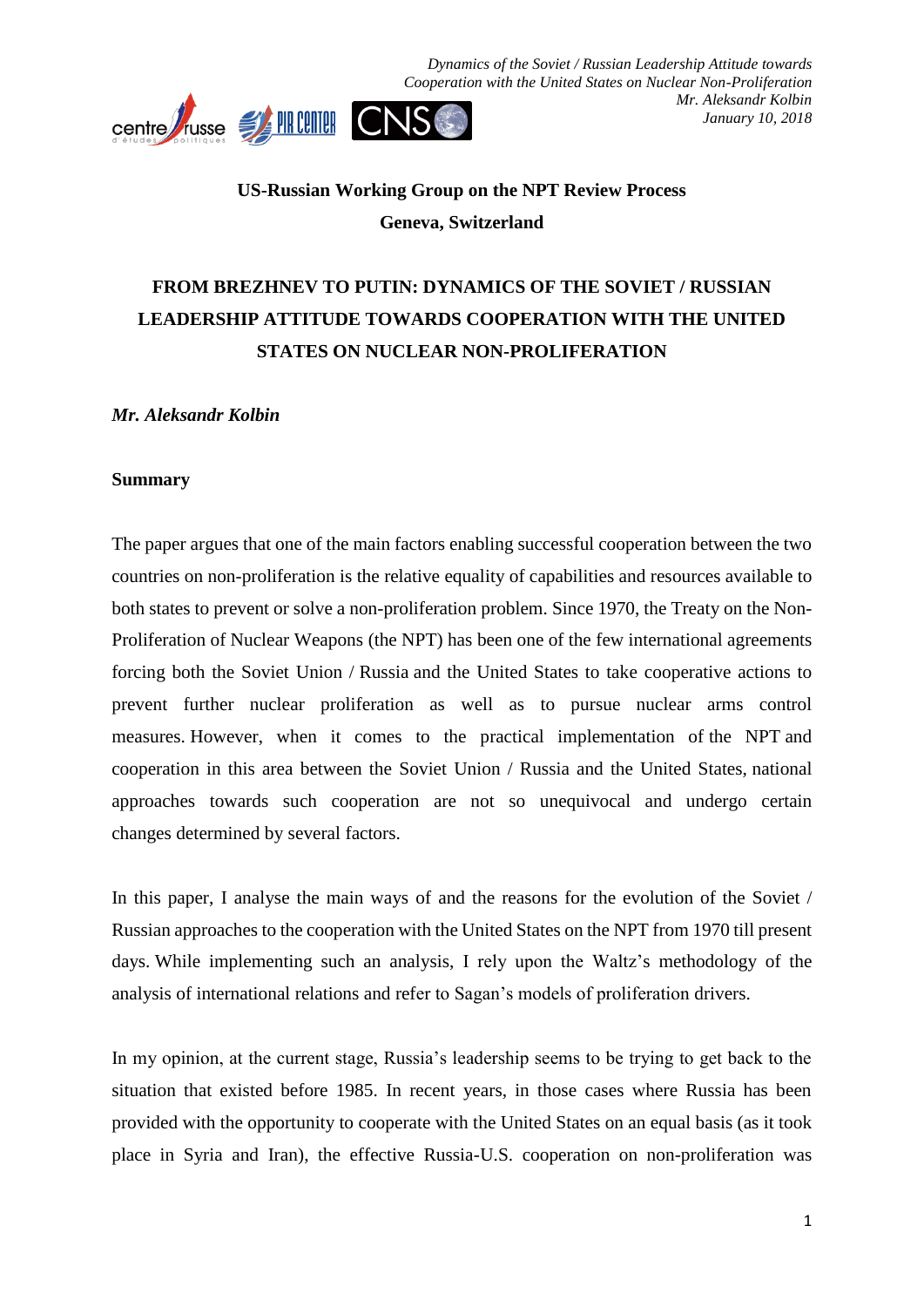

possible. It is important to note that currently there is a strong trend towards further politicization of bilateral and multilateral non-proliferation fora where Russia is still involved. Those fora already include the IAEA and may include the Proliferation Security Initiative in the future.

## **Introduction**

One could agree with the opinion expressed in September 1961 by the U.S. Central Intelligence Agency: "the weight" of each of the factors (or drivers) determining states decisions to proliferate "is not fixed and may change as costs and difficulties change and the politicalstrategic factors alter."1 In the same vein, Sagan argued that "nuclear weapons proliferation and nuclear restraint have occurred in the past, and can occur in the future, for more than one reason: different historical cases are best explained by different casual models."2 Applying the same argument for the analysis of the Soviet approach to non-proliferation, Potter argued in 1985 that "the Soviet (as well as U.S.) non-proliferation behaviour has not always conformed closely to declaratory policy. This is not surprising, given the different functions (symbolic, political, and military) that non-proliferation policy performs and the different security risks (real or perceived) posed by various Nth countries. One would hardly expect the Soviet Union, for example, to adopt a posture on non-proliferation that failed to distinguish among the threats raised by West German, Iraqi, Cuban, and Indian possession of nuclear weapons."3

Thus, one should consider several internal and external factors while analysing the Soviet / Russian approaches towards the cooperation with the United States in the field of nuclear nonproliferation. This work will rely upon the Waltz's methodology of the analysis of international relations. In general terms, Waltz's methodology implies three levels of analysis of states' international behaviour – the level of international system, the level of the state itself (considering domestic makeup of the state, including the decision-making process), and

<sup>1</sup> <sup>1</sup> National Intelligence Estimate, NIE 4–3–61, September 21. "Nuclear Weapons and Delivery Capabilities of Free World Countries Other Than the US and UK." Secret. 16 pp. CIA Files, Job 79R01012A, ODDI Registry, accessed on January 12, 2017,<https://history.state.gov/historicaldocuments/frus1961-63v07-09mSupp/d243>

<sup>&</sup>lt;sup>2</sup> Sagan, Scott D., "Why Do States Build Nuclear Weapons? Three Models in Search of a Bomb," International Security 21.3 (1996), 54-86, accessed January 12, 2017, [http://faculty.maxwell.syr.edu/rdenever/ppa%20730-](http://faculty.maxwell.syr.edu/rdenever/ppa%20730-11/sagan.pdf) [11/sagan.pdf](http://faculty.maxwell.syr.edu/rdenever/ppa%20730-11/sagan.pdf)

<sup>&</sup>lt;sup>3</sup> William C. Potter (1985) Nuclear Proliferation: U.S.-Soviet Cooperation, The Washington Quarterly, 8:1, 141-154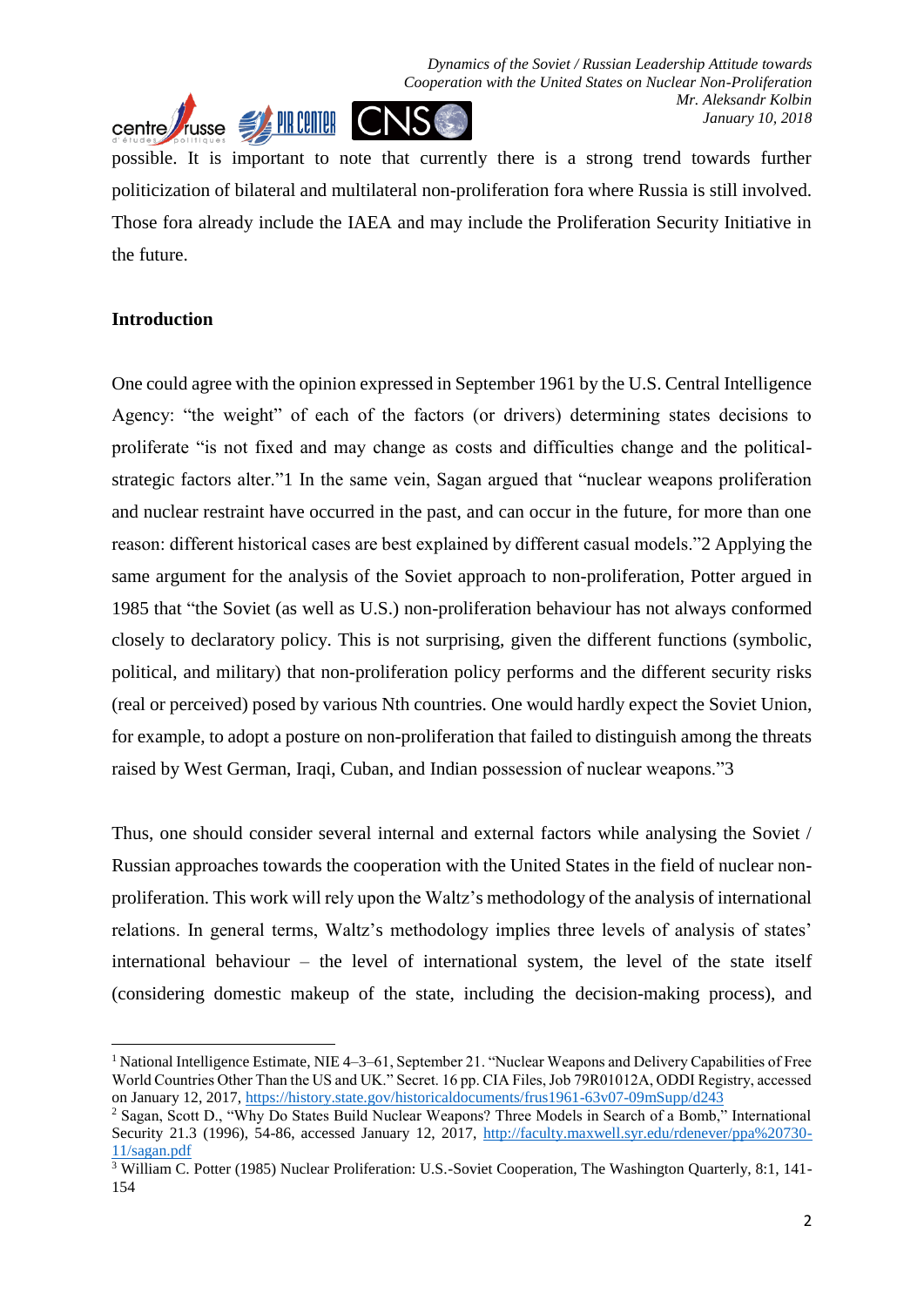personal level (the nature of particular statesmen and political leaders).4 In addition, this work will refer to three models of proliferation drivers proposed by Sagan.5 Two other drivers, which are frequently mentioned in the non-proliferation literature, will be added to Sagan's models. Therefore, this work will refer to five types of proliferation drivers – security, prestige, domestic politics, technology, and economics.

The core of the NPT bargain is its Article VI, which commits each of the parties to the treaty to pursue negotiations on "… effective measures relating to cessation of the nuclear arms race at an early date and to nuclear disarmament, and on a treaty on general and complete disarmament under strict and effective international control." Resolution 2028 (XX) "Nonproliferation of Nuclear Weapons" – adopted by the UN General Assembly on November 19, 1965 – three years before the adoption of the NPT, described the necessary principle of the future deal as follows: "The treaty should embody an acceptable balance of mutual responsibilities and obligations of the nuclear and non-nuclear powers."6

The above mentioned balance of mutual responsibilities and obligations manifested in nonnuclear weapon states' commitment to refrain from acquiring nuclear weapons (Articles II and III), and the nuclear weapon states' pledge not to proliferate military nuclear technologies to other states (Article I), but to provide assistance to them in the development of peaceful nuclear technology (Articles IV and V), and, most importantly, to participate, together with nonnuclear weapon states, in negotiations on measures relating to nuclear disarmament (Article VI).

The link between disarmament and non-proliferation, thus enshrined in the NPT, has always found its reflection in the Soviet / Russian foreign policy. One can say that the reliance on the provisions of the NPT and the IAEA safeguards to limit the nuclear threat to itself and its allies has always been the central part of the Soviet / Russian non-proliferation policy.

<sup>4</sup> Kenneth N. Waltz, Man, the State, and War: A Theoretical Analysis Revised Edition by (Author), New York: Columbia University Press, 2001

<sup>5</sup> Sagan, Scott D., "Why Do States Build Nuclear Weapons? Three Models in Search of a Bomb," International Security 21.3 (1996), 54-86, accessed January 12, 2017, [http://faculty.maxwell.syr.edu/rdenever/ppa%20730-](http://faculty.maxwell.syr.edu/rdenever/ppa%20730-11/sagan.pdf) [11/sagan.pdf](http://faculty.maxwell.syr.edu/rdenever/ppa%20730-11/sagan.pdf)

<sup>6</sup> UN General Assembly Resolution 2028 (XX), Non–proliferation of nuclear weapons, November 19, 1965, <http://daccess-dds-ny.un.org/doc/RESOLUTION/GEN/NR0/217/91/IMG/NR021791.pdf?OpenElement>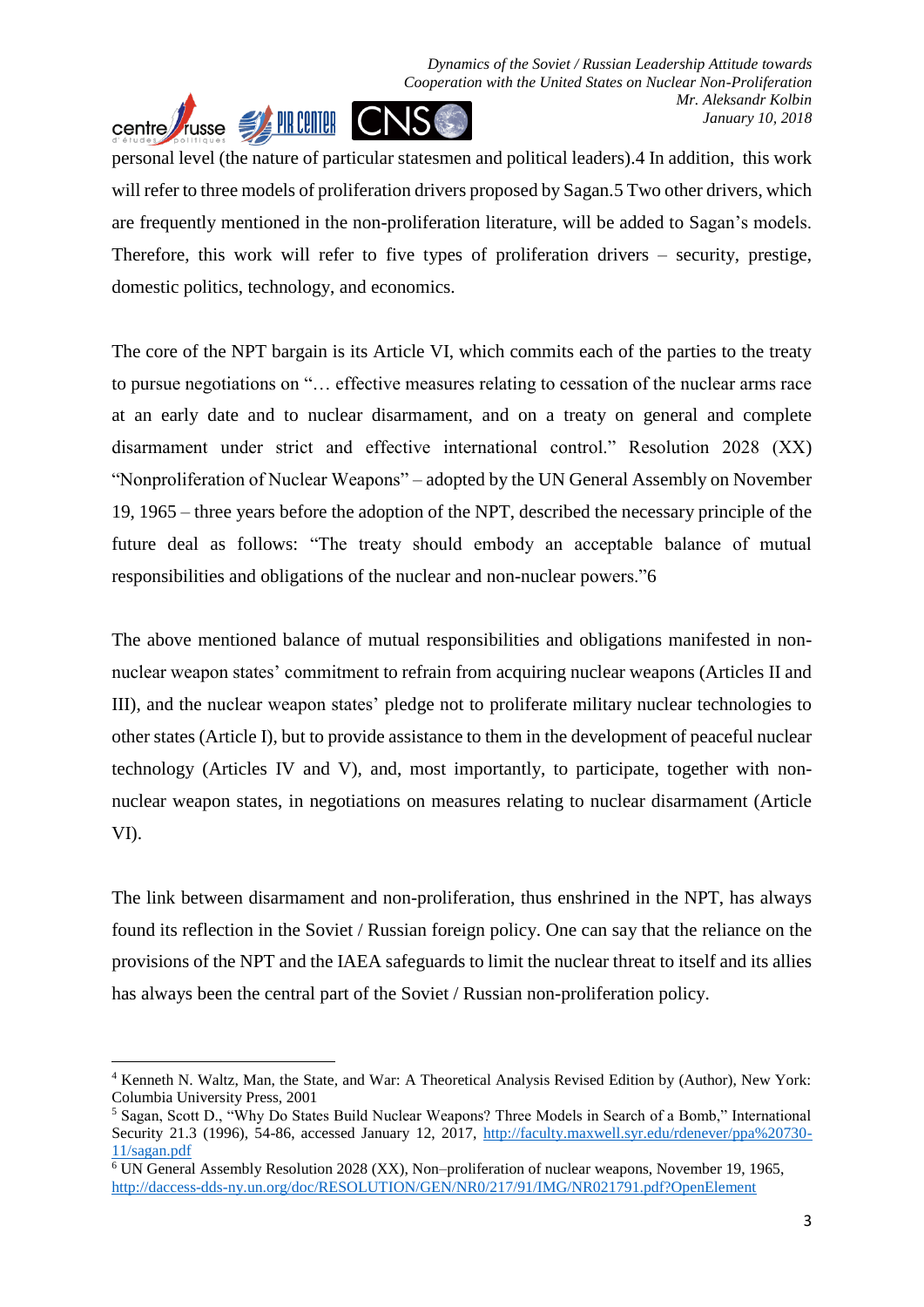At the same time, the very concept of "nuclear non-proliferation" has always occupied a much less important place in the Soviet / Russian foreign policy and expert discussions. While in the United States, the development of nuclear non-proliferation discourse has led to the establishment of what Craig and Ruzicka have labelled as "non-proliferation complex,"7 in the Soviet Union the official approaches to this issue have always been dependant on the state of strategic relations between the two superpowers, as well as on the ability of the Soviet Union / Russia to cooperate with the United States in this area on an equal footing.

centre *T*russe SA PIR CENTER

I tend to agree with Potter who claims that the Soviet attitude to nuclear non-proliferation represented a sort of a pendulum between the situation when the Soviet \ Russian concern with non-proliferation "was clearly peripheral to the major strategic objectives of countering the U.S. nuclear weapons advantage and competing with the United States internationally for friends and allies" and the situation when the United States "found it easier to gain support from the Soviet Union than its Western allies […] for its efforts to tighten nuclear export controls."8

Potter at his 1985 analysis named four different periods since 1945 in the development of each superpower's thinking on nuclear exports and non-proliferation.9 While agreeing with Potter that politics have always played an important role in the cooperation between the two countries, I believe that the decisive role in the successfulness and robustness of the cooperation has always been played by the ability of the Soviet Union / Russia to work together with the United Sates on an equal basis, and to provide its independent and unique input into solution of one or another proliferation problem. In those cases where the resources and capabilities available for the cooperation were considerably unequal, the cooperation was less successful. Thus, I argue that the conditional periodisation of the Soviet/Russian cooperation with the United States on the NPT depends mainly on the dynamics of the Soviet / Russian ability to cooperate with the United States on an equal basis. Accordingly, one might distinguish between the following four periods of cooperation: 1970 – 1985, 1985 – 1991, 1991 – the beginning of the 2000s, the beginning of the 2000s – till present.

<sup>&</sup>lt;sup>7</sup> Craig, Campbell, Ruzicka, Jan, The Nonproliferation Complex, Ethics & International Affairs, Volume 27.3 (Fall 2013)

<sup>8</sup> William C. Potter (1985) Nuclear Proliferation: U.S.-Soviet Cooperation, The Washington Quarterly, 8:1, 141- 154

<sup>&</sup>lt;sup>9</sup> Ibid.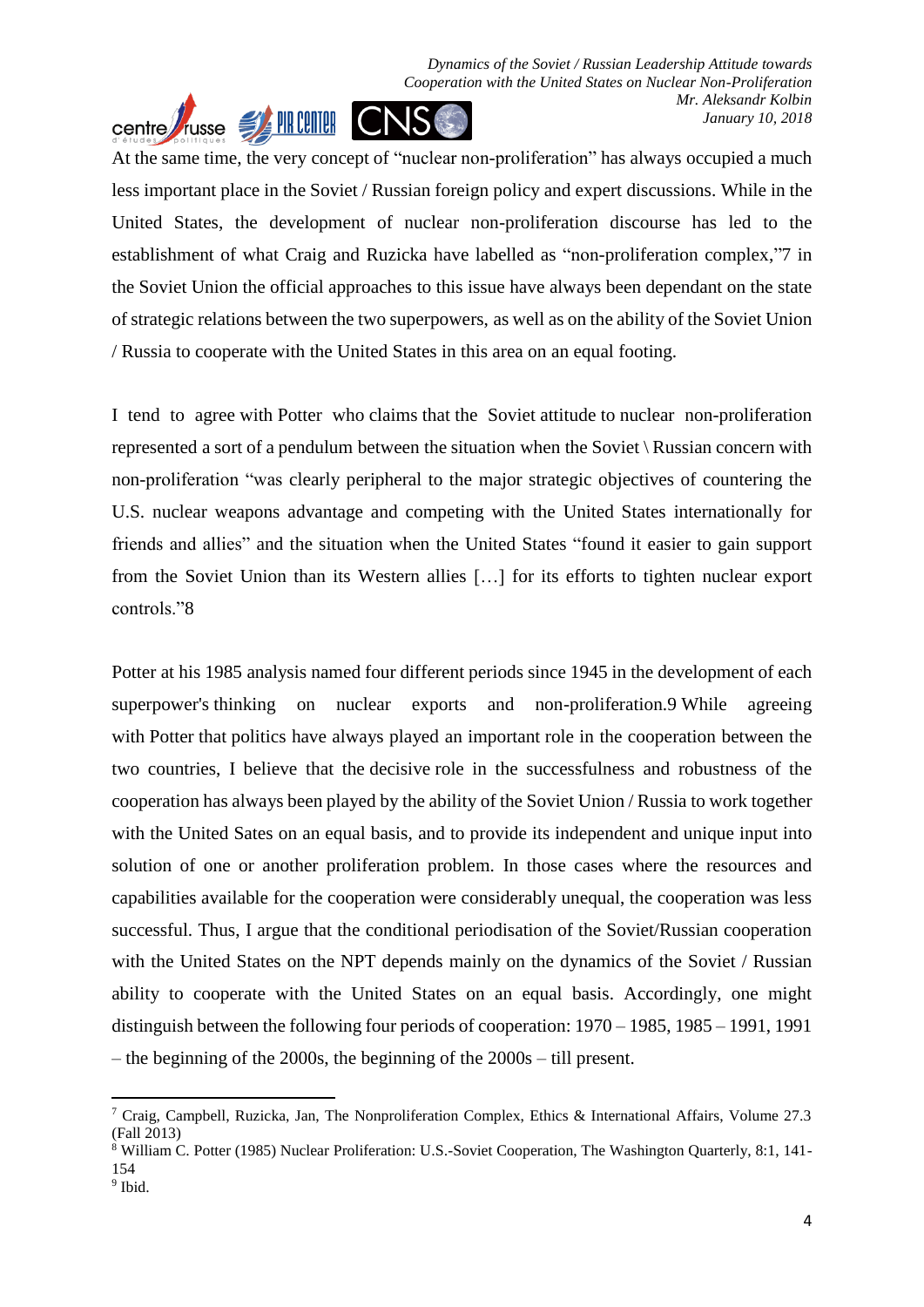

A clear distinction between these conditional periods is questionable since the transitions from one period to another did not occur in a moment, were influenced by the changes on several levels (in this work those levels are labelled in accordance with the Waltz's methodology), while those changes themselves were influenced by several incentives and disincentives to proliferate. Nevertheless, it is apparent that there are considerable differences between the factors which influenced the Soviet / Russian readiness to cooperate with the United Stares in the 1970s, during the times of Yeltsin, and in current post-Crimean realities.

#### **The Period of 1970-1985**

1

In 1970-1985, the attitude of the Soviet leadership towards the cooperation with the United States on the NPT was being formulated within the context of the "Cold War." Among the main factors that contributed to the cooperation between the two countries were the danger to both the United States and the Soviet Union of becoming entangled in regional conflicts having a potential for escalation of nuclear weapons use, as well as the greater complexity and uncertainty that the spread of nuclear weapons would introduce into global power politics. In fact, one can say that the confrontation between the two countries in that period, as well as the existence of their own spheres of influence, promoted their cooperation in non-proliferation realm.

During that period, many articles on non-proliferation in Soviet writings included passages about the importance of the NPT. The Soviet view of the NPT was summarized as follows: "The Non-Proliferation Treaty, and reflects the interests of all countries – large and small, nuclear and non-nuclear, developed and developing – and there is no alternative to the NPT in the contemporary world."10

Potter notes that "since 1974, the United States and the Soviet Union often have worked closely together in international fora to tighten nuclear export restraints and to gain greater adherence

<sup>&</sup>lt;sup>10</sup> Citation: The Soviet Union and Nuclear Proliferation: Policy at a Crossroads (U) Army War Coll Carlisle Barrcks PA R L Rigby 02 Apr. 88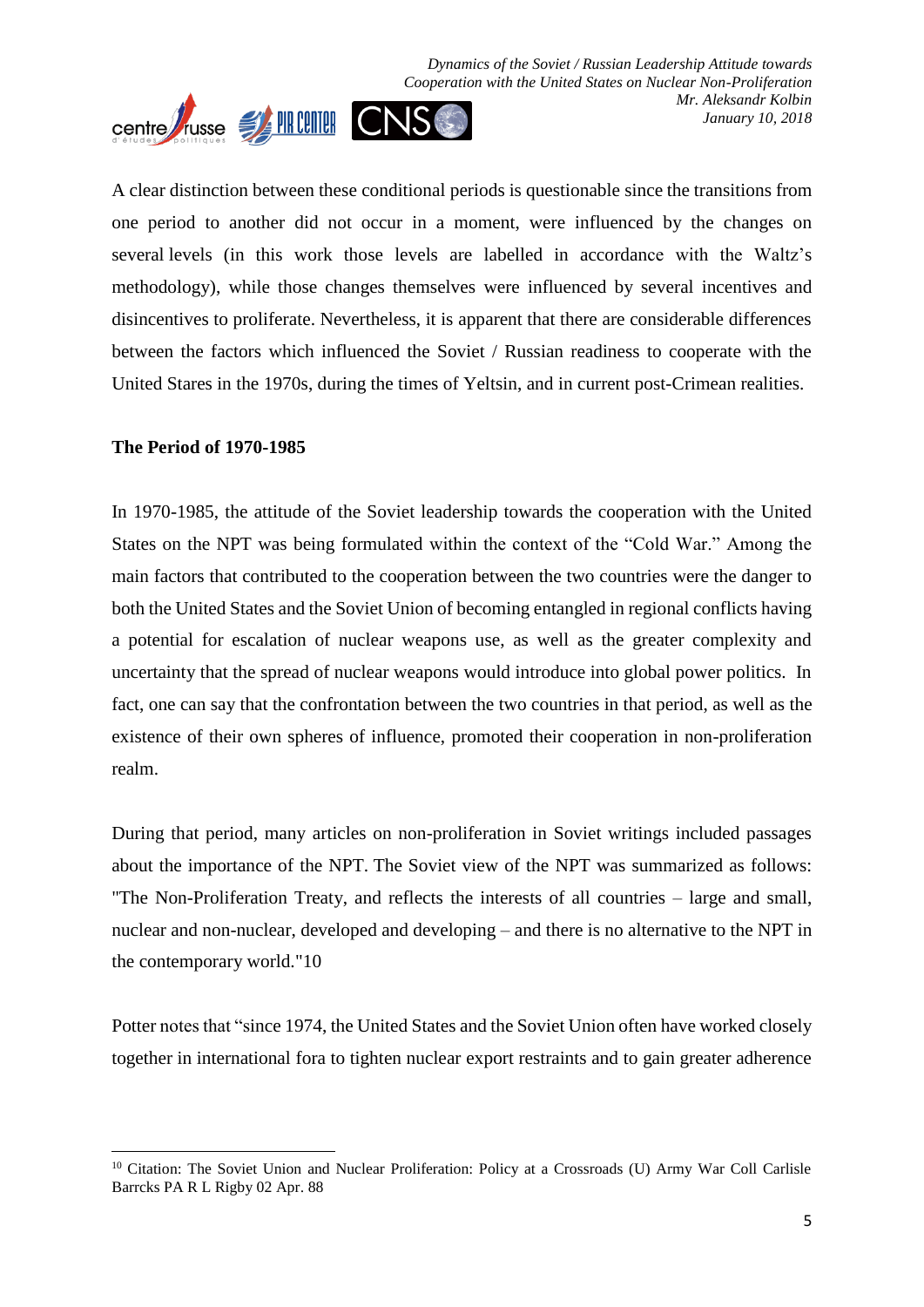to the Non-Proliferation Treaty."11 The Soviet Union and the United States cooperated closely at the London Suppliers Group meetings, at meetings of the IAEA, the NPT Review Conferences, at sessions of the UN General Assembly on the non-proliferation topic, at the Zangger Committee meetings, as well as through high-level ad hoc consultations on nonproliferation issues.

In 1974, the U.S. Department of State amitted that "while the Soviets could become major exporters of the full range of nuclear materials, equipment and technology, their exports have in practice been quite limited," 12 They also noted that "there are no export areas in which the Soviets have a less restrictive policy than we do", as well as that the United States had "frequent consultations with the Soviets on IAEA matters through the U.S. respective missions to the IAEA, with an excellent record of cooperation and mutual support in this field." 13

By 1981, the Soviet Union confirmed that it will not use its nuclear weapons against those countries which refrain from nuclear weapons production and acquisition. In addition, the Soviet Union, at least verbally, supported the creation of WMD-free zones in the various regions of the world, including Northern Europe, the Balkans, the Mediterranean, Africa, and Latin America. Finally, the historical record contains examples of practical cooperation between the Soviet Union and the United States on resolving proliferation crises, one of the most striking of which was the cooperation on the issue of South African nuclear program.

However, for the Soviet Union cooperation with the United States on the NPT has never been a value in itself, and has always been dependant on a number of variables.

<sup>&</sup>lt;sup>11</sup> William C. Potter (1985) Nuclear Proliferation: U.S.-Soviet Cooperation, The Washington Quarterly, 8:1, 141-154

<sup>&</sup>lt;sup>12</sup> AUGUST 26, 1974 MEMORANDUM TO THE SECRETARY OF STATE FROM FRED IKLE AND WINSTON LORD, 'U.S. POLICY ON NUCLEAR PROLIFERATION' Policy Planning Staff, box 348, Nov. 1974. Obtained and contributed by William Burr. ORIGINAL ARCHIVE National Archives and Records Administration (NARA) Nuclear Proliferation International History Project (NPIHP), <http://digitalarchive.wilsoncenter.org/document/119778>

<sup>&</sup>lt;sup>13</sup> State Department telegram 228213 to U.S. Embassy Moscow, 'Nuclear Safeguards Consultations'," October 17, 1974, History and Public Policy Program Digital Archive, National Archives Access to Archival Databases Online collections, State Department telegrams for 1974 and other years. Obtained and contributed by William Burr.<http://digitalarchive.wilsoncenter.org/document/119781>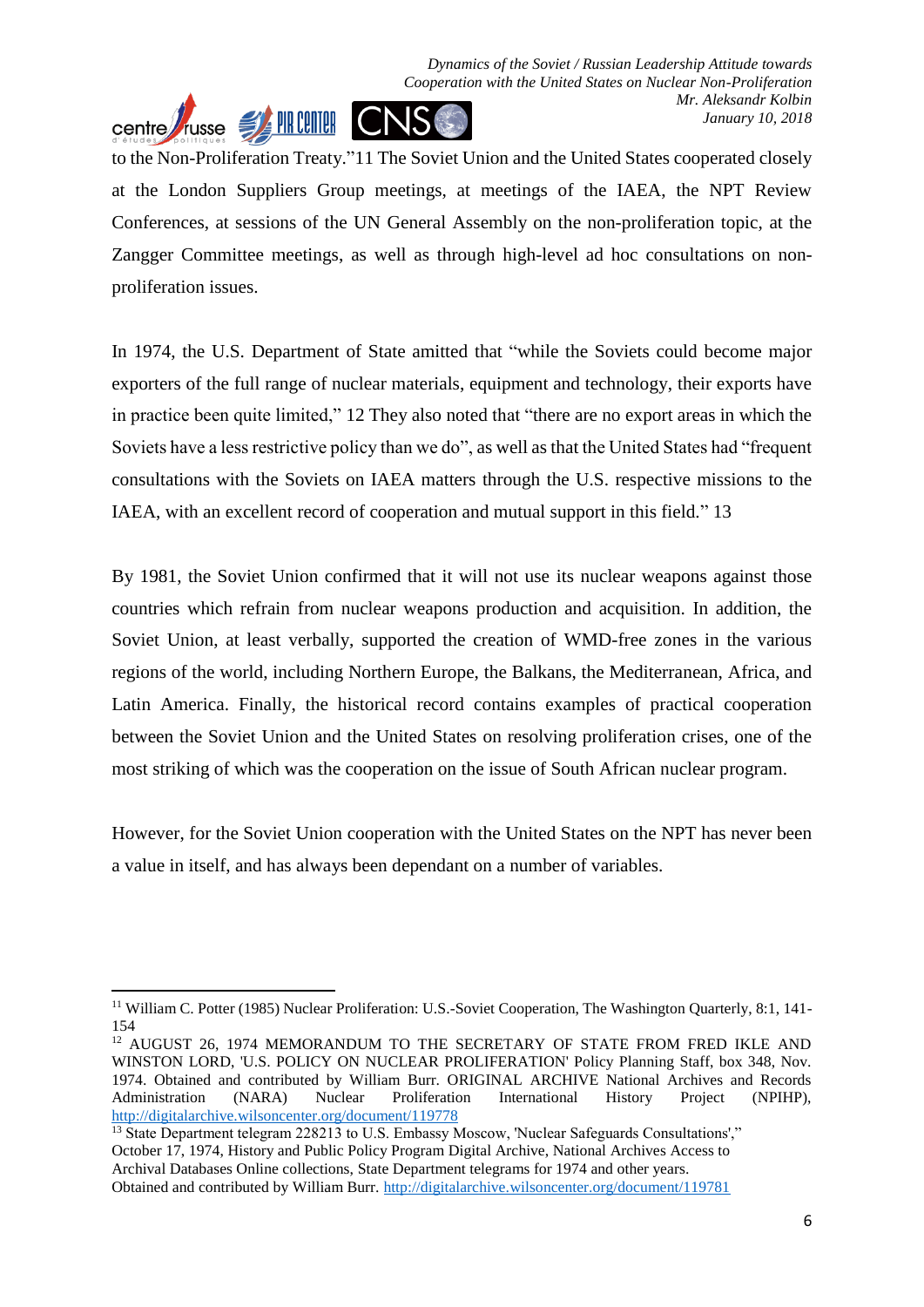*Dynamics of the Soviet / Russian Leadership Attitude towards Cooperation with the United States on Nuclear Non-Proliferation Mr. Aleksandr Kolbin* **Centre** Trusse SA PIR CRIME CNS *January 10, 2018*

As it was noted in the United States national intelligence estimate of 1982, "in a more general and far-reaching sense, nuclear proliferation has an impact on the U.S.-Soviet relationship because of the extent to which nuclear proliferation affects U.S. and Soviet influence and interests asymmetrically: the issue creates difficulties for the United States in its bilateral relations with nearly every state mentioned in the regional discussions, a situation the Soviet Union can be expected to exploit in order to undercut U.S. influence. The United States and its allies have far greater equity in strategic and economic ties with most of these countries than does Moscow."14

It is true that within the context of bipolar confrontation, regional proliferation perspective has always been one of the key in determining the two countries' ability and readiness to cooperate on the NPT. The "Cold War" system allowed the Soviet Union to carry on active nuclear trade, and, as Potter puts it, it was "more a sign of Soviet confidence in its ability to exercise political control over the recipients' program than an indication of diminished support for the international nuclear non-proliferation regime."15

In this regard, Europe has always been one of the central regions in determining the Soviet/Russian attitude towards the cooperation with the United States in the field. Any further nuclear proliferation in Europe could directly threaten the national security interests of the Soviet Union, creating direct threat to its mainland and its allies.

The ideology played its own role in the development of the Soviet non-proliferation policy. In case of India, after all the U.S. nuclear assistance for India stopped immediately after 1974, "for the socialist countries it was a rather difficult task to deal with Indian nuclear program," since they "did not want to condemn India," nor could they stand up for it without setting themselves against their own standpoint. For a long time, the Soviet Union "propagated that there is no essential difference between the nuclear explosive devices which serve military or peaceful purposes, and it depends solely on the manufacturer or possessor of the device to

<sup>14</sup> JULY, 1982, NATIONAL INTELLIGENCE ESTIMATE, NIE-4-82, 'NUCLEAR PROLIFERATION TRENDS THROUGH 1987'[, http://digitalarchive.wilsoncenter.org/document/116894](http://digitalarchive.wilsoncenter.org/document/116894)

<sup>15</sup> William C. Potter (1985) Nuclear Proliferation: U.S.-Soviet Cooperation, The Washington Quarterly, 8:1, 141- 154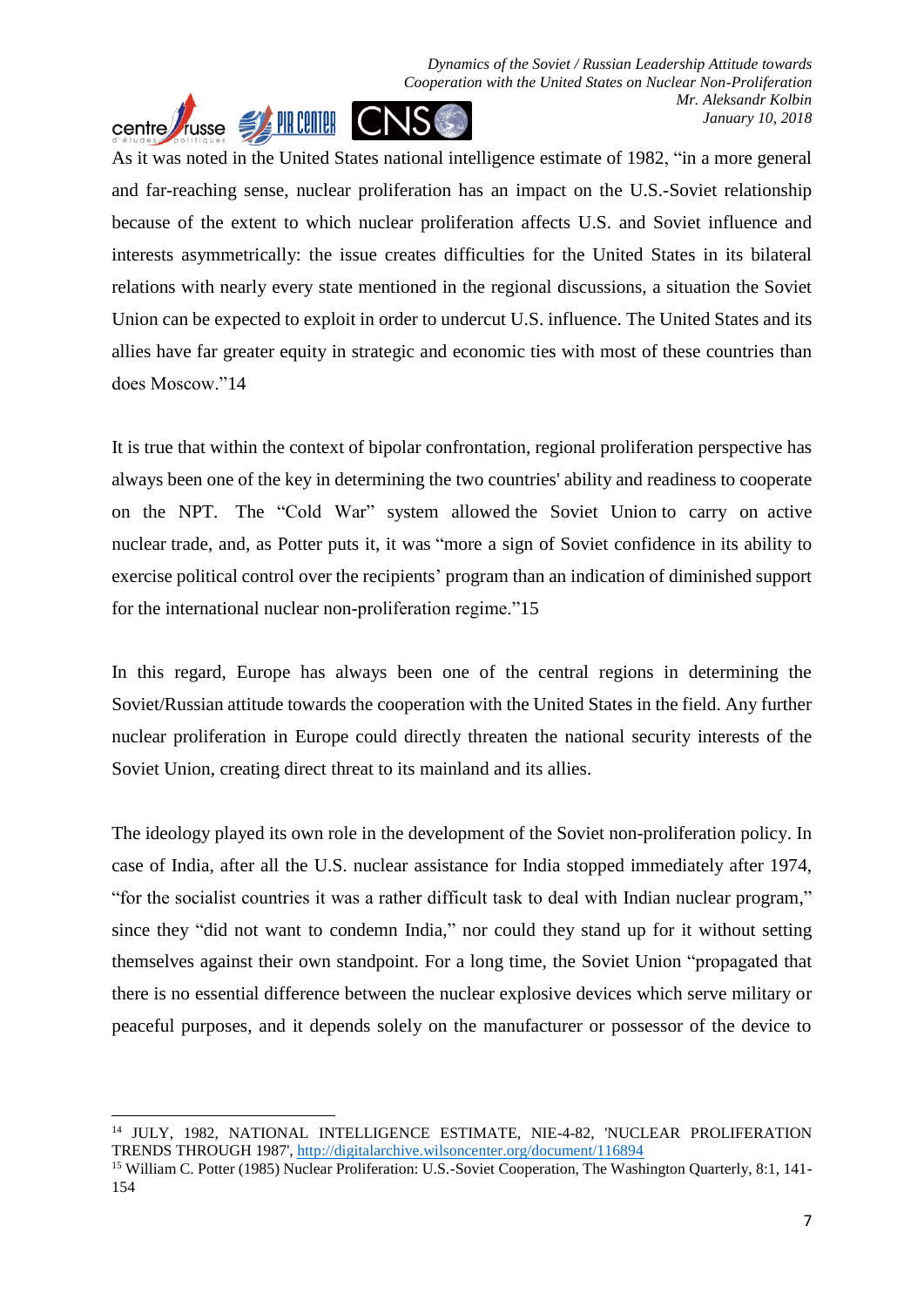

**.** 

decide which purpose he will use it for." For this very reason, the Soviet Union adopted the standpoint of "refraining from expressing its opinion," which was duly appreciated by India.16

Another case of "expressive silence" took place in 1977 when the Soviet Union and the United States jointly pressure West Germany to revise its nuclear deal with Brasil. Then, the Soviet Union was not interested "in publicity for the renewed partnership of the usually adversarial victorious powers." The Soviet press kept silent about the episode, because the Soviets "did not want to be seen in the Third World as accomplices of the United States, as atomic imperialists aiming to exclude others from technological and economic progress."17 The same "expressive silence" took place in the case of the Soviet-U.S. cooperation on South Africa.18 The case of FRG-Brasil nuclear deal can serve as an illustration of another factor influencing the Soviet non-proliferation policy during the period – the interdependence between the nonproliferation and disarmament agendas. Initially, both the Soviet Union and the United States had accepted the contract signed between Bonn and Brasilia in the summer of 1975. But the 1977 Soviet demarche in Bonn aimed to "signal to Washington Moscow's agreement with the second motive of improving the conditions for a Russian-American agreement on the limitation of strategic arms (SALT). For this reason, the Soviet Foreign Minister, Andrey Gromyko, instructed his man on the Rhine to explain in clear terms, but without passion, that the Soviet government shares the American reservations against the agreement with Brazil. Moreover, Palin [the Soviet Ambassador to Bonn] recommended, under Moscow's orders, that the Germans take seriously the strong objections from the Americans." Just like the United States, Moscow was criticizing not the supply of nuclear plants, but the export of facilities for the enrichment and reprocessing of fuel.19

<sup>16</sup> Memorandum, Hungarian Foreign Ministry, on India's Policy on Nuclear Disarmament," October 31, 1974, History and Public Policy Program Digital Archive, Hungarian National Archives (Magyar Országos Levéltár, MOL). XIX-J-1-j India, 1974, 50. doboz, 60-406, 003434/9/1974. Obtained and translated for NPIHP by Balazs Szalontai.<http://digitalarchive.wilsoncenter.org/document/112879> <sup>17</sup> Brazilian Embassy Cable, Brazilian Ambassador to Bonn Reports on Soviet Pressure on West Germany," March 21, 1977, History and Public Policy Program Digital Archive, Centro de Pesquisa e Documentação de História Contemporânea do Brasil (CPDOC), Fundação Getúlio Vargas (FGV), Azeredo da Silveira Archive, AAS mre pn 1974.08.15 pp. 589-591. Obtained and translated by Fundação Getúlio Vargas,<http://digitalarchive.wilsoncenter.org/document/115218> <sup>18</sup> AUGUST 10, 1977 LETTER, WARREN CHRISTOPHER TO WILLIAM HYLAND, 'RESPONSE TO SOVIET MESSAGE ON SOUTH AFRICA',<http://digitalarchive.wilsoncenter.org/document/119249> <sup>19</sup> Brazilian Embassy Cable, Brazilian Ambassador to Bonn Reports on Soviet Pressure on West Germany," March 21, 1977, History and Public Policy Program Digital Archive, Centro de Pesquisa e Documentação de História Contemporânea do Brasil (CPDOC), Fundação Getúlio Vargas (FGV), Azeredo da Silveira Archive, AAS mre pn 1974.08.15 pp. 589-591. Obtained and translated by Fundação Getúlio Vargas.<http://digitalarchive.wilsoncenter.org/document/115218>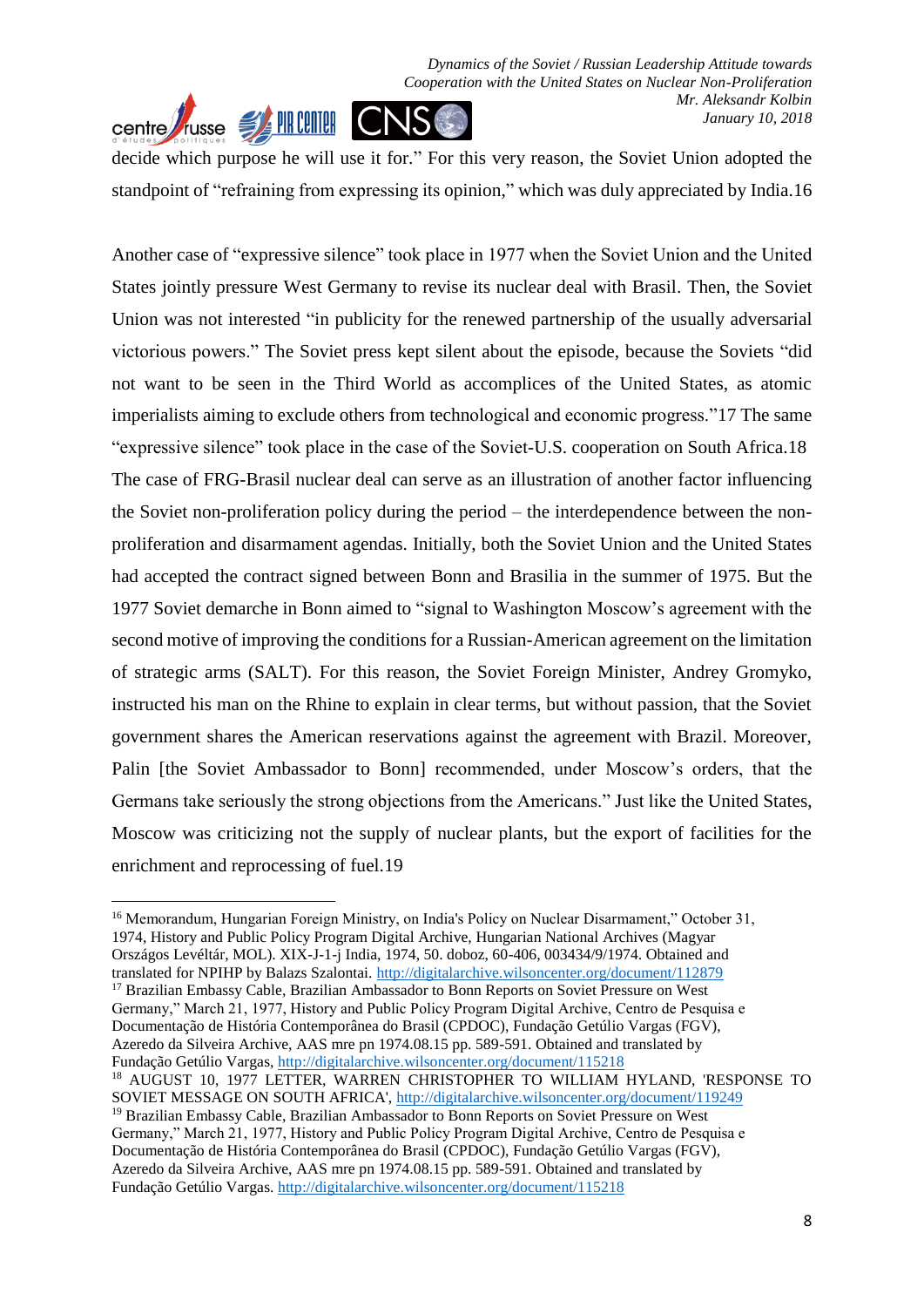*Dynamics of the Soviet / Russian Leadership Attitude towards Cooperation with the United States on Nuclear Non-Proliferation Mr. Aleksandr Kolbin January 10, 2018*



1

In addition to regional, ideological and disarmament perspectives, it should be noted that the very concept of non-proliferation has always occupied different places in the Soviet / Russian decision-making and that of the United States. Moreover, one can say that in the period of 1970-1985, non-proliferation was not the central topic of the Soviet-U.S. dialogue. As then U.S. Secretary of State Cyrus Vance noted in 1978, among the issues which provoked concern in regard to the Soviet Union in the United States were "the increase by the USSR of its military forces, especially in Europe," "the situation in Africa," and "question of human rights." 20

As far as the state level is considered, the system of foreign policy decision-making was established in the Soviet Union in early 1970s.21 That system, which included representatives of five main bodies of the Soviet Union Government – Politburo, the KGB, the Military Industrial Commission, the Ministry of Foreign Affairs, and the Ministry of Defence – was being developed throughout the 1970s and the first half of the 1980s. The system was unofficially called by its participants as the "Big Five."22 The mandate of this informal advisory body was broader than just arms control issues.23 The "Big Five" system allowed for reduced influence of personal factor, and reinforced the importance of ideology in the Soviet non-proliferation policy as the "Big Five" members had to conform to the ideology of the state in their decision-making.

Economic driver also played a role. In the late 1970s, the interconnection between the arms race and problems in the Soviet Union economy became apparent to the Soviet leadership. As Brezhnev noted in 1978, "the strengthening of the country's defensive capabilities still requires our continual attention. Unfortunately, it is not possible to reduce military expenses significantly for now. NATO, especially the USA, is heating up the arms race. […] The

<sup>&</sup>lt;sup>20</sup> JUNE 02, 1978 MEMORANDUM OF CONVERSATION BETWEEN SOVIET FOREIGN MINISTER GROMYKO AND US SECRETARY OF STATE VANCE, 31 MAY 1978 (EXCERPTS), <http://digitalarchive.wilsoncenter.org/document/117044>

<sup>&</sup>lt;sup>21</sup> Akhromeev, Sergey, Kornienko, Georgy. Glazami Marshala I Generala. Moscow: Mezhdunarodnie Otnosheniya, 1992

<sup>&</sup>lt;sup>22</sup> See, for example: Savel'ev, Aleksandr, Detinov Nikolay N. The Big Five: Arms Control Decision-making in the Soviet Union. Westport: Greenwood Publishing Group, Inc., 1995;

Akhromeev, Sergey, Kornienko, Georgy. Glazami Marshala I Generala. Moscow: Mezhdunarodnie Otnosheniya, 1992, pp. 129-159

<sup>23</sup> Кортунов С. В. Современная внешняя политика России: стратегия избирательной вовлеченности. М.: ГУ-ВШЭ, 2009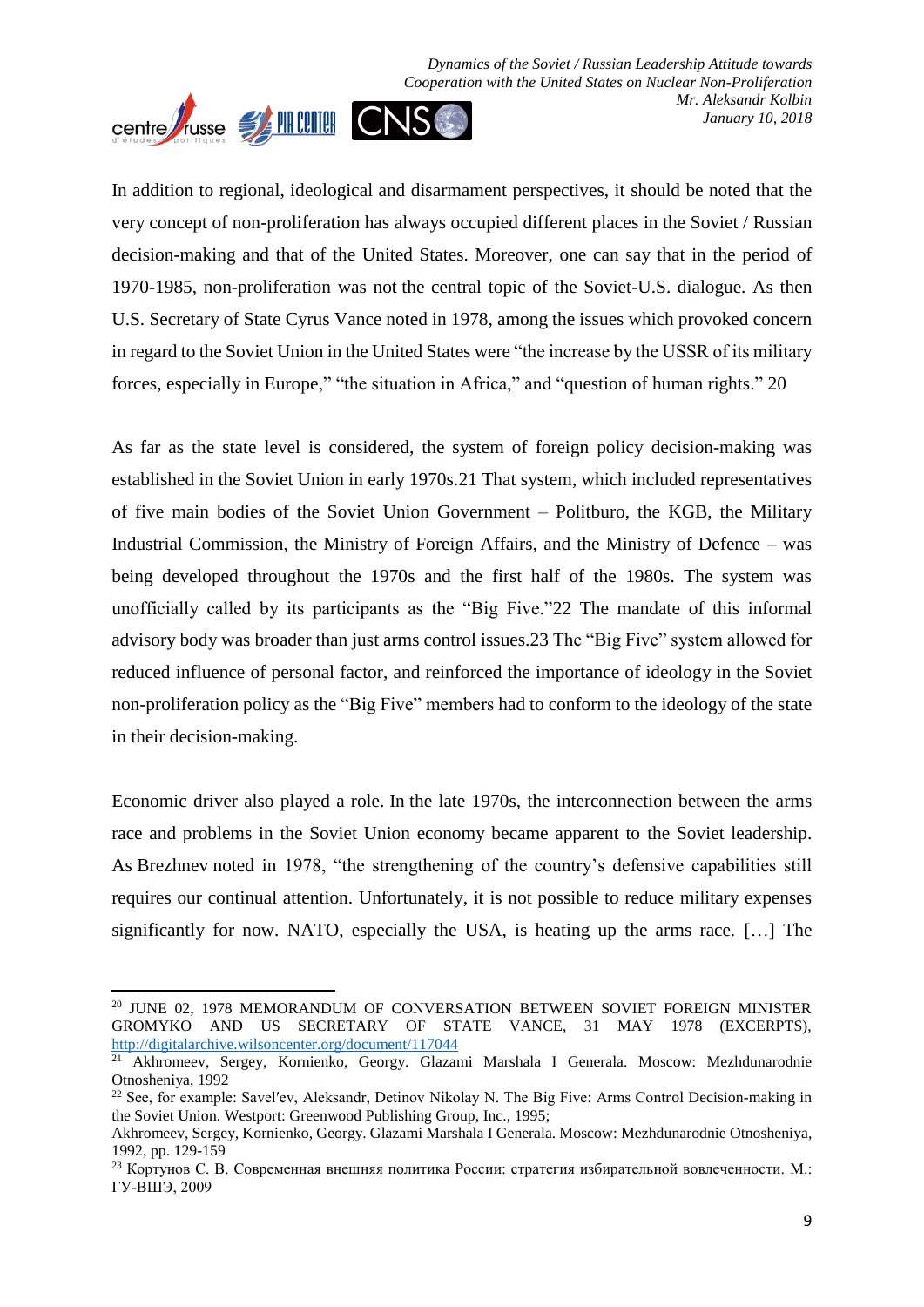

production of modern weapons is a heavy burden on the economy. But we view the strengthening of our defences as a national, as well as an international duty."24 The Soviet Union was no longer able to continue the arms race at the levels of the 1960s - early 1970s. Therefore, it was necessary to negotiate arms control measures with the United States.

This willingness to negotiate arms control measures with the United States provoked by the economic driver, also stipulated the Soviet Union's willingness to cooperate with the United States in the field of nuclear non-proliferation (as it happened in the case of FRG-Brazil deal). In addition, the Soviet Union was not interested in appearance of new nuclear powers in terms of the additional burden it could create for the Soviet military industrial complex. On the other hand, the emergence of new nuclear weapon states within the "socialist camp" was considered as factor able to reduce that burden – an argument that will be used in case of India in 1985- 1991.

Economic driver also manifested itself in fast breeding reactors issue. As Potter put it, "especially at odds with the U.S. policy during the last half of the 1970s was Soviet support for plutonium reprocessing and recycle and breeder reactors." This issue, in particular, provided for certain "policy convergence with respect to regional, multinational fuel cycle facilities (MFCFs). In addition to its attractiveness on non-proliferation grounds, the Soviets find the concept of MFCFs appealing for two other reasons. First, as Gloria Duffy has noted, "it is a measure permitting further refinement of the nuclear fuel cycle and movement to an actualalbeit regulated-plutonium-based fuel cycle, a step the USSR heartily support. Second, as Duffy also points out, a regional fuel cycle system already operates within the CEMA framework, with the processing facilities based in the Soviet Union. Consequently, "not only would the Bloc presumably be left relatively untouched by any new international arrangements, but the Soviets would have a model to show the rest of the world."25

**.** <sup>24</sup> "Transcript, Meeting of East German leader Erich Honecker and Soviet leader Leonid Brezhnev, Crimea, 25 July 1978 (excerpt)," July 25, 1978, History and Public Policy Program Digital Archive, Stiftung "Archiv der Parteien und Massenorganisationen der ehemaligen DDR" im Bundesrachiv (SAPMO-BArch) Berlin, DY30 JIV 2/201/1495. Obtained and translated by Christian Ostermann. <http://digitalarchive.wilsoncenter.org/document/117047>

<sup>&</sup>lt;sup>25</sup> William C. Potter (1985) Nuclear Proliferation: U.S.-Soviet Cooperation, The Washington Quarterly, 8:1, 141-154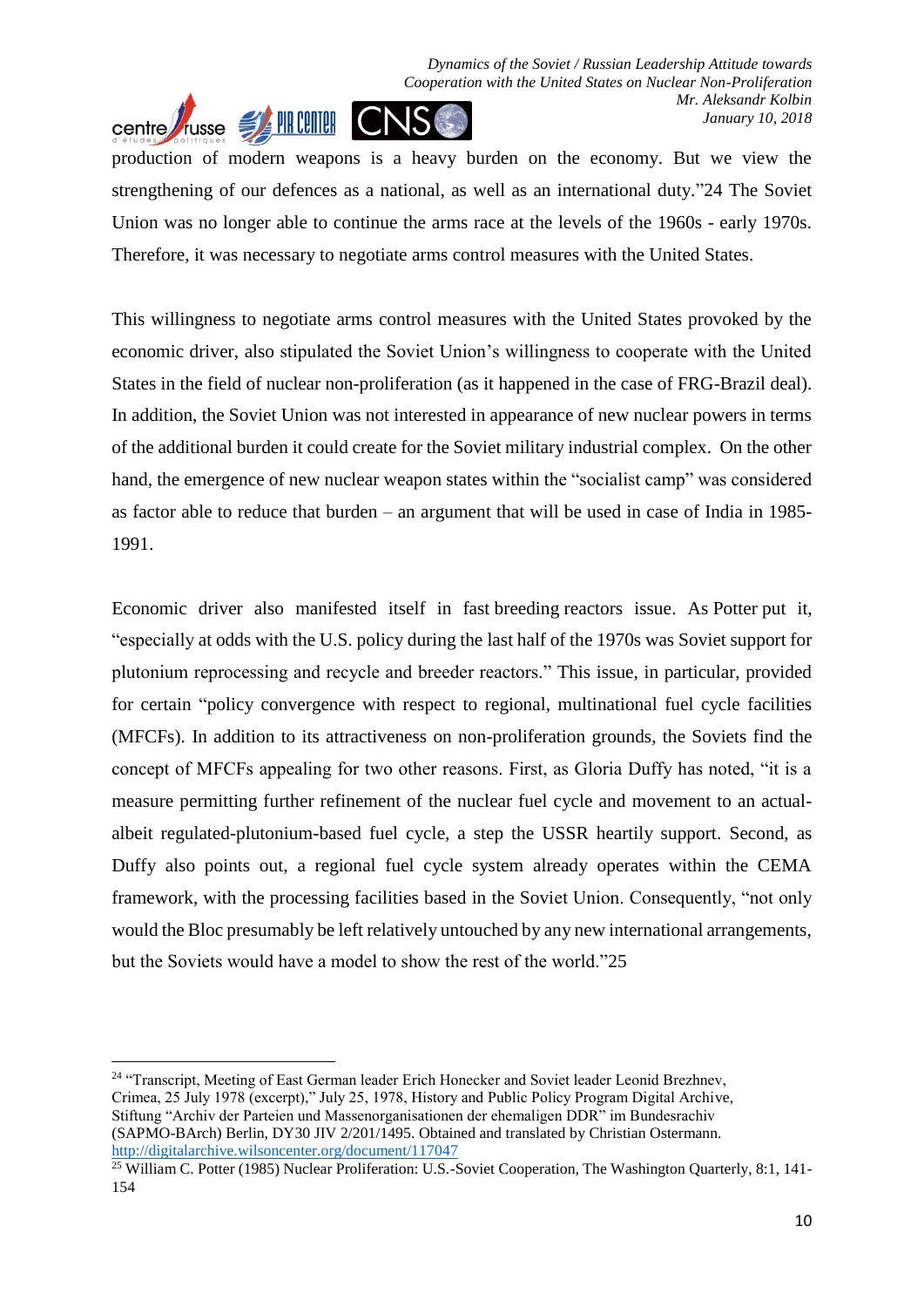

Thus, in the period of 1970-1985, the following factors determined the Soviet Union attitude towards the cooperation with the United States on nuclear non-proliferation issue:

- At the level of the international system, the Soviet Union had enough capabilities to influence third world countries;

- At the state level, economic driver forced the Soviet Union to limit proliferation to potentially hostile, or uncontrolled countries, while collective decision-making mechanism smoothed internal conflicts between bodies of the Soviet Government and strengthened ideological factor in the Soviet Union non-proliferation policy.

- The influence of personal factor was quite weak thanks to the "Big Five" system.

#### **The period of 1985-1991**

After Gorbachev came to power in 1985, he attempted to give a new common ground to the Soviet-U.S. dialogue in nuclear field. Unfortunately, the result was not a closer cooperation between the two superpowers, but the collapse of the Soviet Union and sharp narrowing of the Russian sphere of influence. Describing the main difficulties that he faced at the level of international system, Gorbachev noted in 1988: "we are proposing and willing to build a new world, to destroy the old basis. Those who oppose it are in the minority, but these circles are very influential. In the classified information which we receive they speak directly: we cannot allow the Soviet Union to seize the initiative and lead the entire world." 26

At the same time, during this period the Soviet Union leadership still considered it possible to control the spread of sensitive nuclear technologies to certain countries. For example, middlelevel Soviet leaders, while dealing with their Indian partners, still adopted such an attitude "as if the Soviet Union had India fully in its pocket, as if it were India's "big brother."27

<http://digitalarchive.wilsoncenter.org/document/111953>

**<sup>.</sup>** <sup>26</sup> Minutes of the Meeting of the Politburo of the Central Committee of the Communist Party of the Soviet Union (CPSU CC), (Excerpts)," December 27, 1988, History and Public Policy Program Digital Archive, Center for the Storage of Contemporary Documentation (TsKhSD), Moscow, fond 89, perechen' 42, dokument 24. Translated by Vladislav Zubok. <http://digitalarchive.wilsoncenter.org/document/112478>

<sup>&</sup>lt;sup>27</sup> "Ciphered Telegram No. 88, Embassy of Hungary in India to the Hungarian Foreign Ministry," March 28, 1984, History and Public Policy Program Digital Archive, Hungarian National Archives (Magyar Országos Levéltár, MOL). XIX-J-1-j India, 1984, 66. doboz, 60-103, 002450/1/1984. Obtained and translated for NPIHP by Balazs Szalontai.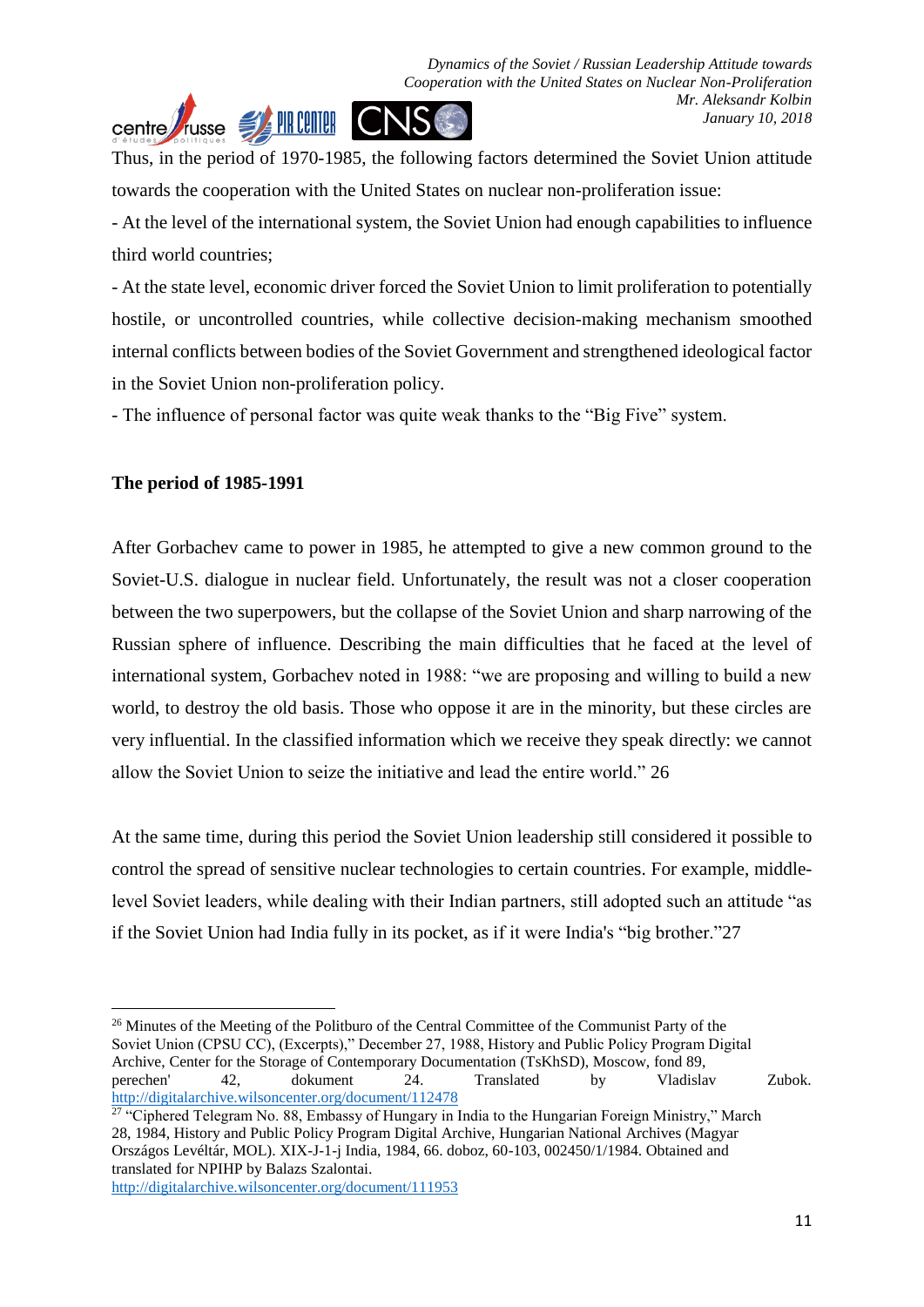

Though, it seems that during that period, the Soviet Union and the United States shared a common understanding of threats and challenges posed by further nuclear proliferation. For instance, in 1986 the Soviet Union officials thought that India will "nearly inevitable" become a nuclear power soon and formulated the following negative consequences of such a development:

- If nuclear non-proliferation collapses in India, many pro-Western countries – including Pakistan, Israel, and South Africa – will openly take the path of nuclear armament. The danger of local nuclear conflicts will increase;

- A new anti-Soviet campaign will unfold, claiming that India became a nuclear power with Soviet support;

- The process of nuclear disarmament will become even more complicated.28

On the other hand, the illusion of "controlled proliferation" forced the Soviet Union leadership to believe that "the Indian nuclear potential would essentially strengthen the strategic position of the Soviet Union and the socialist countries."29

Also, the Soviet Union still was able to use its influence in certain regions in exchange for some political or economic preferences, as it took place in case of the ratification of the NPT by North Korea in December 1985. It is believed that the Soviets pressured the North Koreans into signing the NPT as a result of urging by the United States. In exchange, the Soviets have agreed to supply the North Koreans with a safeguarded commercial power reactor.

Although at the level of international system the confrontation basically remained the same, Gorbachev attempted to adjust the level of the state to the task of intensifying the dialogue with the United States. Gorbachev began to destroy the collective decision-making mechanism and

<http://digitalarchive.wilsoncenter.org/document/111959>

 $\overline{a}$ 

<sup>&</sup>lt;sup>28</sup> "Ciphered Telegram No. 342, Embassy of Hungary in India to the Hungarian Foreign Ministry," November 12, 1986, History and Public Policy Program Digital Archive, Hungarian National Archives (Magyar Országos Levéltár, MOL). XIX-J-1-j India, 1986, 65. doboz, 60-4, 002134/3/1986. Obtained and translated for NPIHP by Balazs Szalontai.<http://digitalarchive.wilsoncenter.org/document/111958>

<sup>&</sup>lt;sup>29</sup> "Ciphered Telegram No. 126, Embassy of Hungary in India to the Hungarian Foreign Ministry," March 24, 1987, History and Public Policy Program Digital Archive, Hungarian National Archives (Magyar Országos Levéltár, MOL). XIX-J-1-j India, 1987, 58. doboz, 60-4, 002195/1987. Obtained and translated for NPIHP by Balazs Szalontai.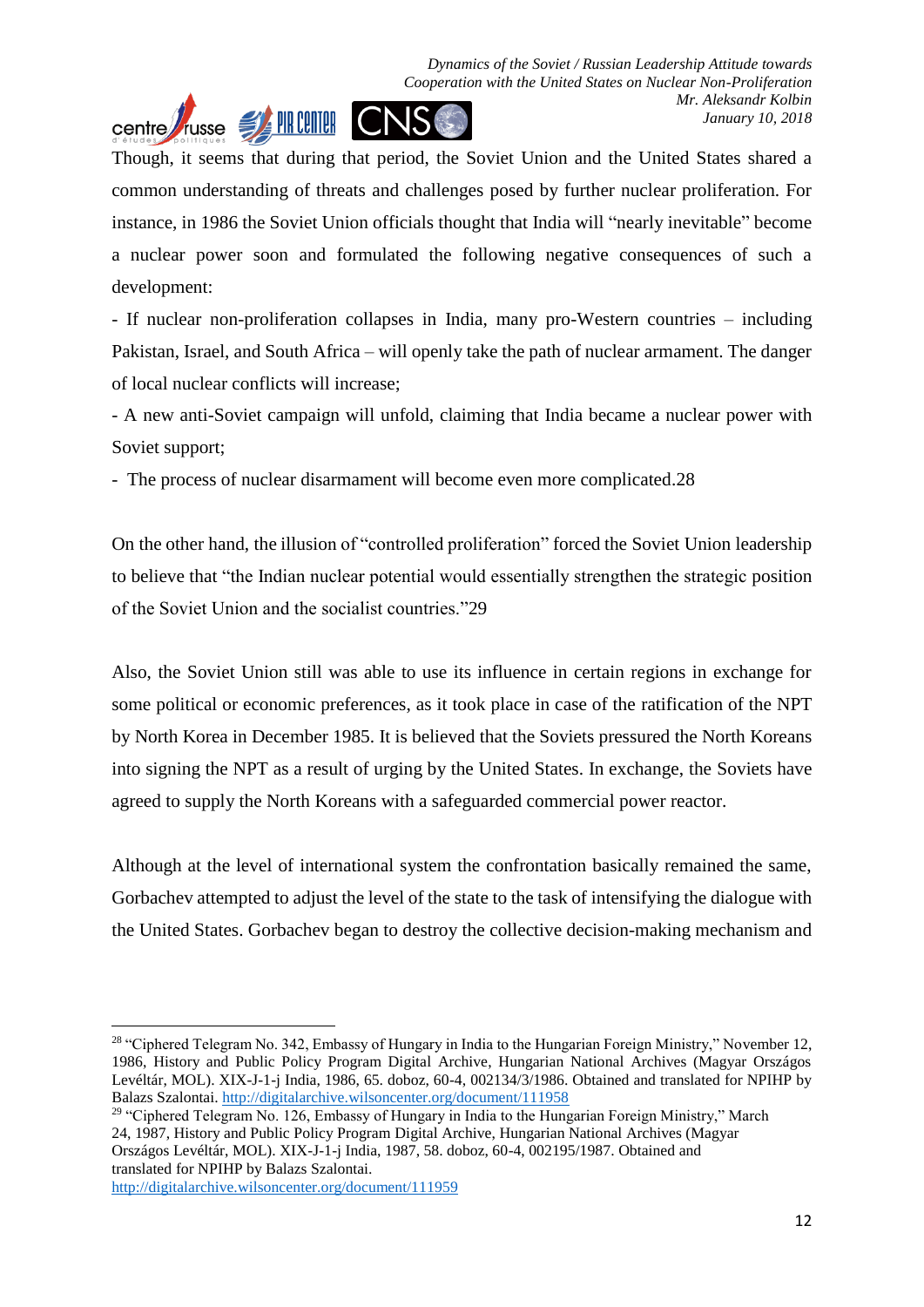

faced a strong opposition within the military-industrial complex. The principle of collective responsibility, as well as the rule of the old ideology both became blurred.

In March 1985, after the death of Chernenko, the Soviet leadership in charge of foreign policy changed. There came new Minister of Foreign Affairs Eduard Shevardnadze. The first disputes appeared within the "Big Five." Akhromeev cites the following story from 1985: "At one day, when discussing the INF issue, comrade Zaikov (a member of the Politburo charged with coordinating the work of the Soviet Government agencies negotiating arms control treaties with the United States) said: "You know, comrade Akhromeev, the time when you together with Comrade Kornienko formulated the policy of the country in disarmament has passed. Now the political leadership of the state formulates it. You need to take this into account."30 That was the first sign of Gorbachev's new tactic – to bar the Soviet military from decision-making on political issues. The nuclear talks with the West were considered by Gorbachev and Shevarnadze as a mainly political task.31 The "Big Five" began to follow the initiatives of the political leadership, while the original idea was to coordinate all political initiatives with military and military-industrial complex before they are put forward.

A well-known Gorbachev's "perestroika", or the "new thinking" policy became the main factor of internal politics influencing the foreign policy as well. In the very beginning, certain part of the Soviet military, including Akhromeev, really believed in that new policy. In particular, in 1990 Akhormeev wrote: "A new political thinking was finally formulated by the autumn of 1986. Its basic principle was that a nuclear war cannot be a mean to achieve political, economic, ideological, any whatsoever purpose. […] Remembering that time, I consider it the most joyful. The Soviet people believed in perestroika."32 Another important factor was certainly the Chernobyl disaster that convinced both the Soviet Union and the rest of the world that it is necessary to strengthen the control over the proliferation of nuclear technologies.

It is also notable, that the Western counterparts of Gorbachev did not believe in his success not only at the level of international system, but at the level of the state as well. For instance, then

<sup>30</sup> Akhromeev, Sergey, Kornienko, Georgy. Glazami Marshala I Generala. Moscow: Mezhdunarodnie Otnosheniya, 1992

 $31$  Ibid.

<sup>32</sup> Akhromeev, Sergey, Kornienko, Georgy. Glazami Marshala I Generala. Moscow: Mezhdunarodnie Otnosheniya, 1992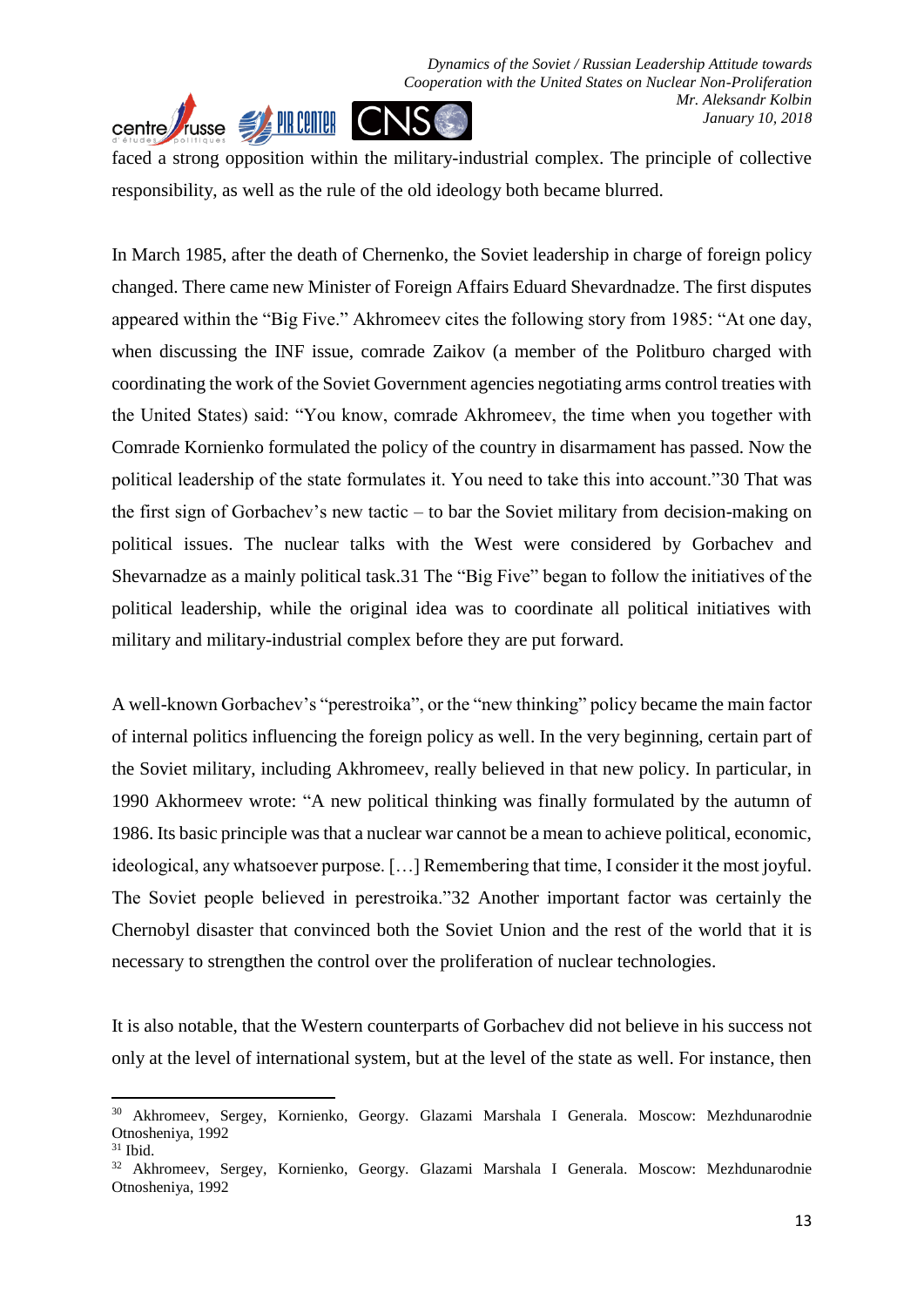*Dynamics of the Soviet / Russian Leadership Attitude towards Cooperation with the United States on Nuclear Non-Proliferation Mr. Aleksandr Kolbin January 10, 2018*



former United States Secretary of State William Rogers said in 1988: "Of course it [the "new thinking" policy] won't work. In the long run, either Gorbachev will be removed from his office, as Khrushchev was, or Russia will become a much different society. If he remains in the office, and the society becomes more open, a new challenge will face the United States. We will have to constantly remind ourselves in that event that a system which has openly and consistently espoused world domination does not easily change its spots; or if it does, in all likelihood it will be a temporary change."33 The West in general and the United States in particular made a mistake when they did not take seriously Gorbachev's good intentions. As it will be analysed below, today's crisis in Russia-U.S. relations in nuclear disarmament and nonproliferation was, to a certain extent, provoked by that mistake.

Finally, the economic driver still played a role in formulating the Soviet Union attitude towards non-proliferation. In particular, the Soviet Union leadership still thought that the proliferation to "friendly" countries could reduce the arms race burden on the Soviet economy. As one of the Soviet documents stated in 1987, to a certain extent it would "alleviate the military burden weighing on the Soviet Union, since hitherto the latter has been compelled to counter the potential of as many as four nuclear powers."34

Thus, in the period of 1985-1991, the following factors determined the Soviet Union attitude towards the cooperation with the United States on nuclear non-proliferation issue:

- At the level of the international system, the Soviet Union still has enough capabilities to influence third world countries;

- At the state level, economic driver still forced the Soviet Union to limit proliferation to potentially hostile, or uncontrolled countries (and to consider the option to encourage proliferation to "friendly" countries), while collective decision-making mechanism was

<sup>&</sup>lt;sup>33</sup> Statement of William P. Rogers, Former Secretary of State, The INF Treaty [microform] : hearings before the Committee on Foreign Relations, United States Senate, One Hundredth Congress, second session, on the treaty between the United States of America and the Union of Soviet Socialist Republics on the elimination of their intermediate-range and shorter-range missiles, January 25, 1988, pp. 209-211, accessed on August 23, 2017, <https://babel.hathitrust.org/cgi/pt?id=mdp.39015014752847>

<sup>&</sup>lt;sup>34 "</sup>Ciphered Telegram No. 126, Embassy of Hungary in India to the Hungarian Foreign Ministry," March 24, 1987, History and Public Policy Program Digital Archive, Hungarian National Archives (Magyar Országos Levéltár, MOL). XIX-J-1-j India, 1987, 58. doboz, 60-4, 002195/1987. Obtained and translated for NPIHP by Balazs Szalontai.

<http://digitalarchive.wilsoncenter.org/document/111959>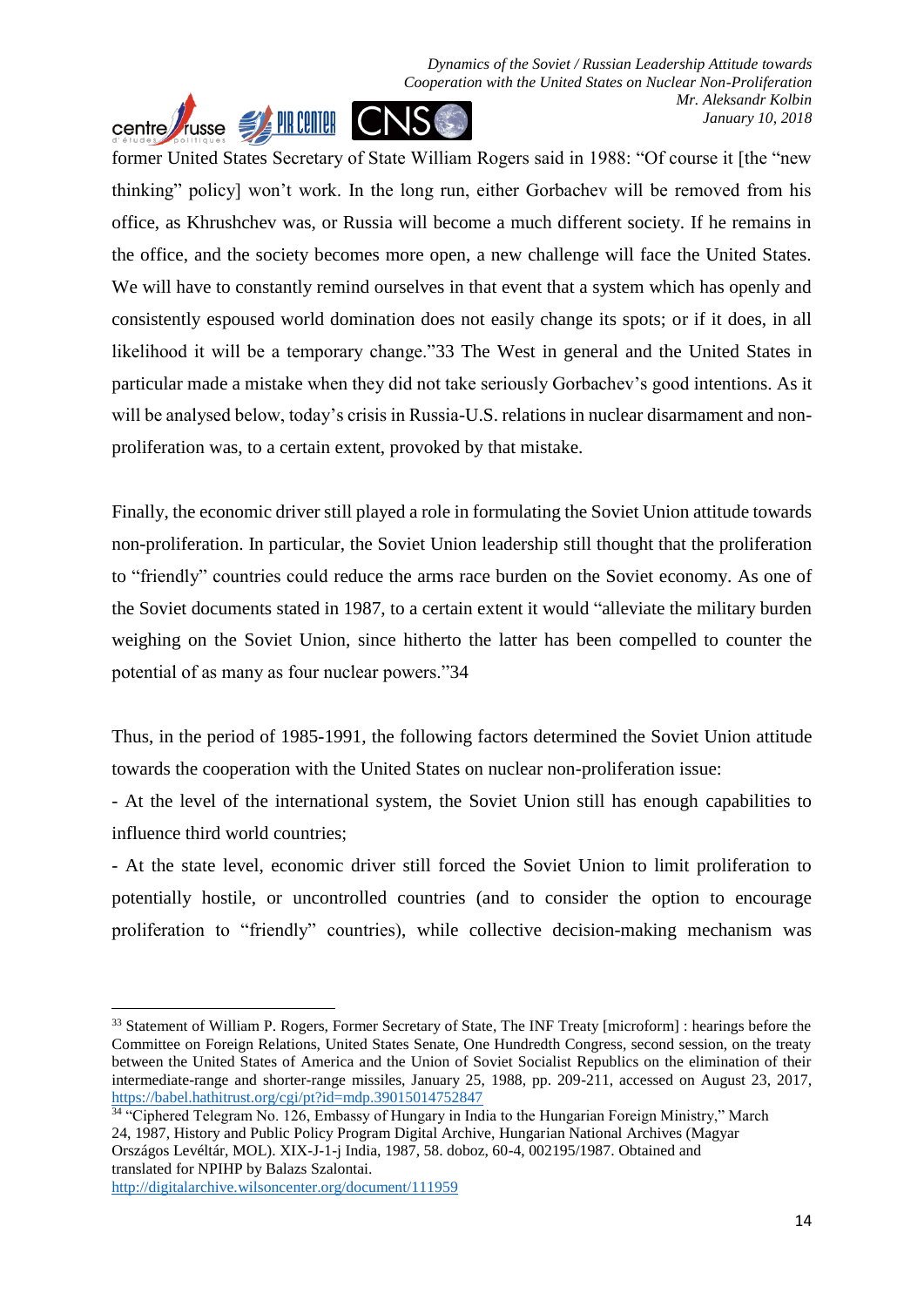*Dynamics of the Soviet / Russian Leadership Attitude towards Cooperation with the United States on Nuclear Non-Proliferation Mr. Aleksandr Kolbin January 10, 2018*



challenged and internal conflicts between different agencies of the Soviet Government arose, weakening ideological factor in the Soviet non-proliferation policy.

- The influence of personal factor became strong enough to challenge the "Big Five" system.

#### **The Period of 1991 - the Beginning of the 2000s**

**.** 

In 1991, the Cold War was over, and the ideological factor was withdrawn from Russian approach to non-proliferation. The system that to a large extent determined the cooperation between the Soviet Union and the United States disappeared. The ability of Russia to influence non-proliferation regime has been narrowed to the borders of the former Soviet Union, and is still in decline in present days. This fact, in many ways, determined the geographical scope of cooperation between Russia and the United States during this period. The most meaningful and effective non-proliferation cooperation was limited to the territory of the former Soviet Union.

As Russian researchers note, "petty differences and clashes prevailed in U.S.-Russian relations at this stage (above all, the matter of Russian exports to Iran, which has become a constant issue throughout these years). The parties failed to discuss strategic problems and could not respond to such non-proliferation challenges, such as the 1998 nuclear tests in India and Pakistan. Moscow and Washington have also failed to find effective and mutually acceptable ways to curb missile proliferation. They have not helped the CD in Geneva to overcome its deadlock and have failed to sustain the momentum for a FMCT."35

After Russia has lost its sphere of influence, it faced the competition with the United States in those regions that previously were within the Soviet Union's sphere of influence.36 Nevertheless, certain U.S. officials started to think about the importance of the factor of equality for the Russia-U.S. cooperation in the field of nuclear non-proliferation. Some of them understood, in particular, that "there is no way to persuade the Russians to allow the United States to take a more active part in protecting their weapons of mass destruction without

<sup>&</sup>lt;sup>35</sup> Vladimir Orlov, Roland Timerbaev, and Anton Khlopkov, NUCLEAR NONPROLIFERATION IN U.S.-RUSSIAN RELATIONS: CHALLENGES AND OPPORTUNITIES, PIR Library Series, 2002

<sup>&</sup>lt;sup>36</sup> Договор о нераспространении ядерного оружия. Проблемы продления (Открытый доклад СВР за 1995 год)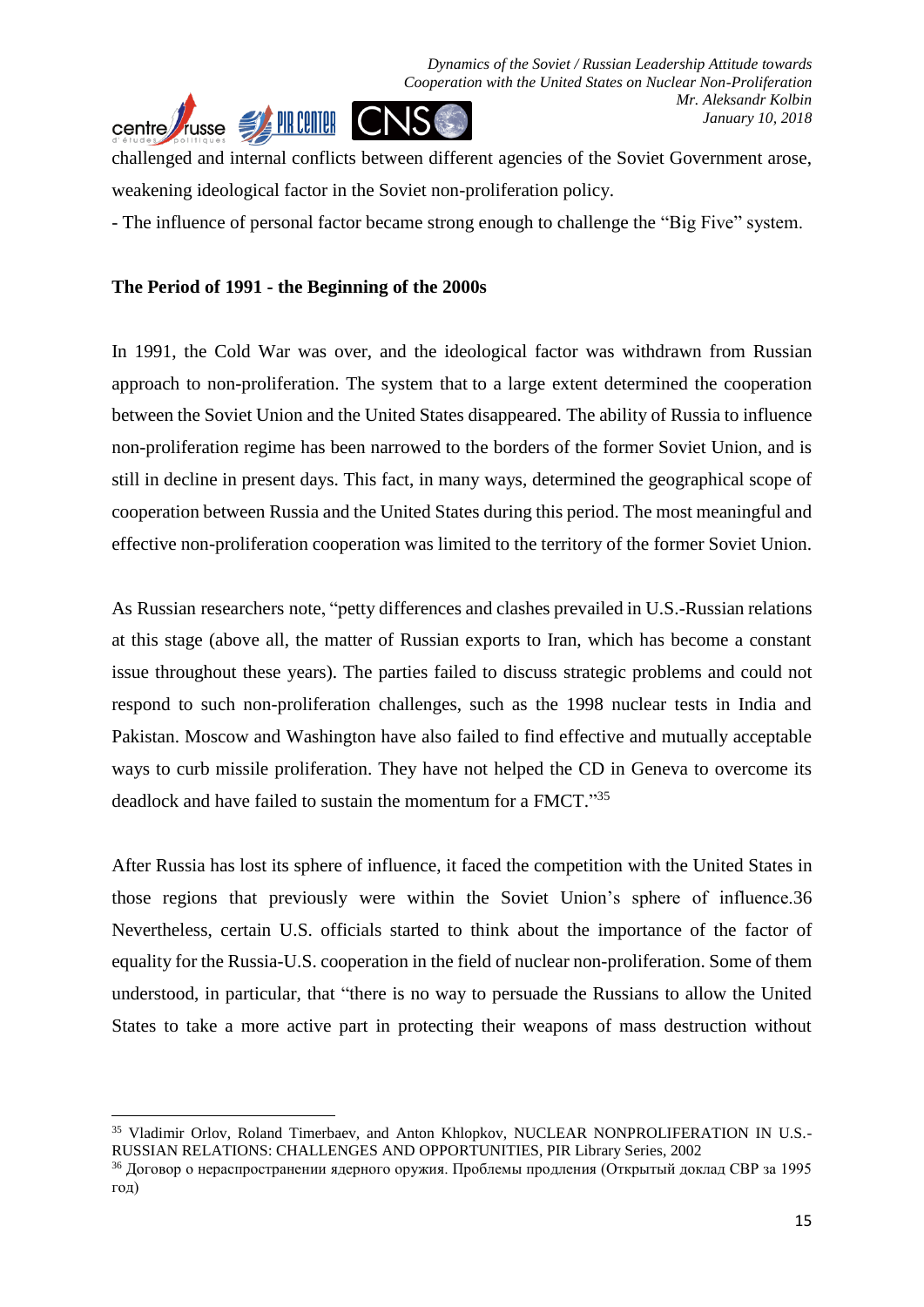

convincing them that U.S.-Russian relations are fundamentally cooperative rather than competitive."37

As for the state level, the Russian authors note that "one of the most serious non-proliferation problems for Russia in the 1990s was the lack of a clear and coherent state policy in the area of WMD non-proliferation and, as a result, the lack of appropriate coordination, redistribution of powers among the agencies involved in export control decision-making. […] Russian Government had no efficient mechanisms to control the implementation of its declarations. As a result, Russian non-proliferation declarations were devalued, the world began to view them as "export declarations," while at the same time, Minatom and other governmental bodies involved in military-technical cooperation "dominated Russia's internal politics." <sup>38</sup> Yeltsin's attempts to solve this problem did not bring success. As a result, at the late 1990s, it was clear that even the Foreign Ministry was unable to manage the whole set of problems that was faced by the Russian foreign policy in the 1990s.39

But, probably, the most important internal factor influencing Russia'a approaches towards the cooperation with the United States during that period was economics. In some sense, economic problems allowed for the continuity of Russia-U.S. cooperative programs introduced in the 1990s (as it took place in case of the Cooperative Threat Reduction Program, bilateral Agreement Regarding Cooperation in the Area of Nuclear Material Physical Protection, Control and Accounting, and WSSX agreement).

At the individual level, the main difference was the multiplication of the number of statesmen who tried to influence and lead the country's foreign policy. In place of one Gorbachev and his opponents, there came Yeltsin, Kozyrev, Mikhailov, Primakov, and others who have tried to enforce the interests of their agencies in the field of foreign policy in general and in the field of non-proliferation in particular.

<sup>&</sup>lt;sup>37</sup> Citation: Vladimir Orlov, Roland Timerbaev, and Anton Khlopkov, NUCLEAR NONPROLIFERATION IN U.S.-RUSSIAN RELATIONS: CHALLENGES AND OPPORTUNITIES, PIR Library Series, 2002

 $38$  Ibid.

<sup>39</sup> Кортунов С. В. Современная внешняя политика России: стратегия избирательной вовлеченности. М.: ГУ-ВШЭ, 2009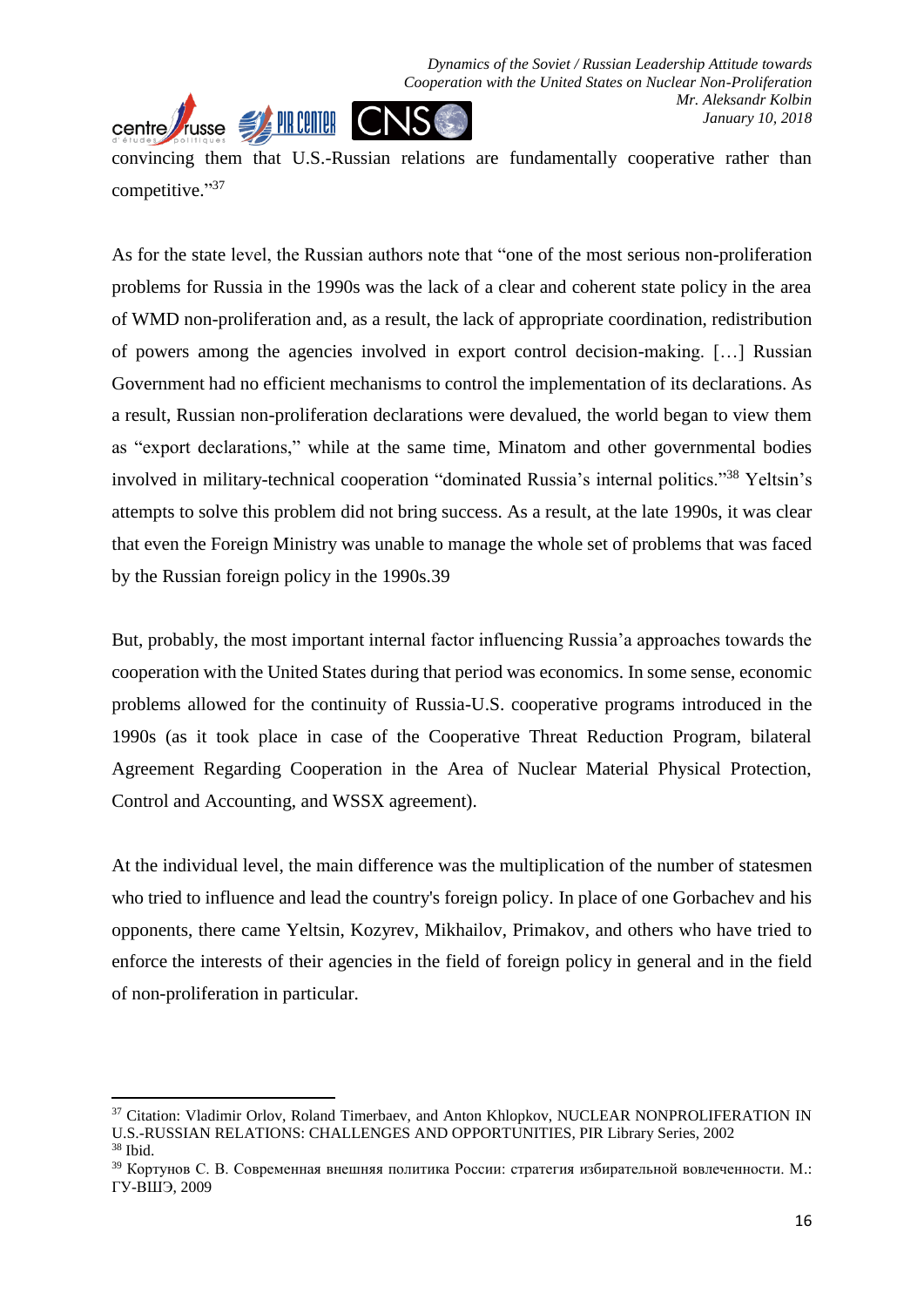

Orlov also notes<sup>40</sup> that a distinctive feature of that period was that the nuclear non-proliferation policy was implemented under the influence of "enormous pressure from external players. The most visible U.S. pressure on Russia was manifest in two cases: Iran and India." In addition, he argues that although Russia "has put forward dozens of major initiatives" in the 1990s, "it has coped with the "recipient of international aid" and the "lame duck" syndromes. In nonproliferation and disarmament matters, Russian diplomats have pursued their own policy with confidence and without regard for others." But serious and well-considered proposals were allowed "to die quietly as a rule." Russia was helpless in promoting its own grand initiatives, according to Orlov.

Thus, in the period between 1991 and the beginning of 2000s, the following factors determined Russia's attitude towards the cooperation with the United States on nuclear non-proliferation issues:

- At the level of the international system, Russia lost its ability to influence third world countries; its area of influence was limited to the territory of the former Soviet Union;

- At the level of the state, economic driver became the strongest factor influencing Russia's non-proliferation decision-making;

- The strong influence of personal factor led to the complete destruction of the decision-making mechanism that existed before 1991.

## **The period between the early 2000s and present days**

1

One could agree that today there is a certain prejudice in the West against almost every major Russian foreign policy move. This prejudice increased dramatically in 2014 because of the events in Crimea and Eastern Ukraine. For Russia, it is now much harder to convey its concerns in the field of international security to its Western partners. At the same time, for the West, it is now much easier to convince world public opinion that Russia is not only "bullying" Ukraine or the United States' presidential elections, but the international security system in general. And it seems to be almost inevitable that the nuclear non-proliferation field will be the next victim of current hostile discourse between Russia and the United States. One of the most recent

<sup>40</sup> Vladimir Orlov, Russia's Nuclear Quest Comes Full Circle, 29 December 2011, Russia in Global Affairs, 4, 2011,<http://eng.globalaffairs.ru/number/Russias-Nuclear-Quest-Comes-Full-Circle-15422>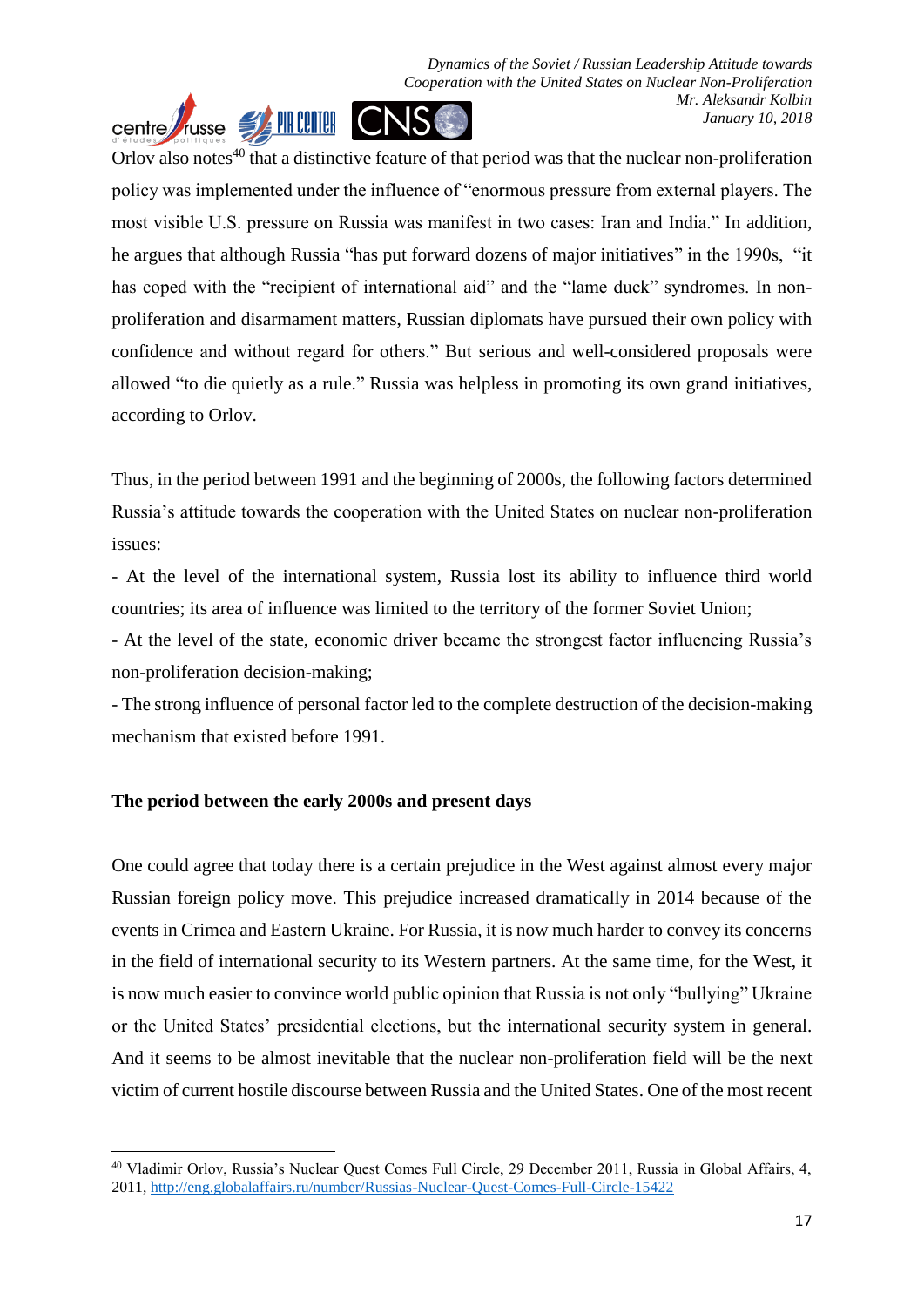

Management and Disposition Agreement (the PMDA).

On October 31, 2016, the president of Russia signed the Federal Law on the Suspension of the PMDA.41 Numerous expert comments on the reasons for the decision converged in describing it as mainly politically-motivated move, "a way to register political dissatisfaction",42 and another asymmetric response to the United States' sanctions and numerous unfriendly statements by the United States government officials on Russia's actions in Ukraine and Syria.43 The basis for such an assessment was formed by the contents of the Federal Law itself, as well as by a few public comments on the issue made by Russian government officials.

By April 2016, it became apparent that Russia will manage to fulfil its obligations under the PMDA by 2018 (including completion of the construction of its MOX-fuel production line at the Mining and Chemical Combine in Zheleznogorsk and the launch of its BN-800 reactor at the Beloyarsk nuclear power plant).44 At the same time, the building of the United States MOX Fuel Fabrication Facility at the Savannah River Site in South Carolina faced financial problems. Those financial problems postponed the implementation of the United States obligations under the PMDA for years, if not for the decades.45

Because of these problems, the United States announced46 that it could unilaterally (without negotiating it with Russia) change the way of plutonium disposition to mixing weapon grade

<sup>41</sup> Federal Law No 381-FZ on the Suspension of the Agreement between Russia and the United States Concerning the Management and Disposition of Plutonium Designated as No Longer Required for Defence Purposes and Protocols to the Agreement, October 31, 2016, accessed December 10, 2016, [https://rg.ru/2016/11/02/plutony](https://rg.ru/2016/11/02/plutony-dok.html)[dok.html](https://rg.ru/2016/11/02/plutony-dok.html)

<sup>42</sup> David Filipov, "Russia suspends plutonium deal with the U.S.," The Washington Post, October 3, 2016, accessed December 10, 2016, [https://www.washingtonpost.com/world/russia-suspends-plutonium-deal-with](https://www.washingtonpost.com/world/russia-suspends-plutonium-deal-with-us/2016/10/03/c502e628-8980-11e6-8cdc-4fbb1973b506_story.html?utm_term=.ea71cea0e193)[us/2016/10/03/c502e628-8980-11e6-8cdc-4fbb1973b506\\_story.html?utm\\_term=.ea71cea0e193](https://www.washingtonpost.com/world/russia-suspends-plutonium-deal-with-us/2016/10/03/c502e628-8980-11e6-8cdc-4fbb1973b506_story.html?utm_term=.ea71cea0e193)

<sup>&</sup>lt;sup>43</sup> Darya Dolzhikova, "Who killed the U.S.-Russia plutonium agreement, and does it really matter?" The Bulletin of the Atomic Scientists, December 1, 2016, accessed December 10, 2016, [http://thebulletin.org/who-killed-us](http://thebulletin.org/who-killed-us-russia-plutonium-agreement-and-does-it-really-matter10221)[russia-plutonium-agreement-and-does-it-really-matter10221](http://thebulletin.org/who-killed-us-russia-plutonium-agreement-and-does-it-really-matter10221)

<sup>44</sup> Pavel Podvig, "Can the U.S.-Russia plutonium disposition agreement be saved?" The Bulletin of the Atomic Scientists, April 28, 2016, accessed December 10, 2016, [http://thebulletin.org/can-us-russia-plutonium](http://thebulletin.org/can-us-russia-plutonium-disposition-agreement-be-saved9389)[disposition-agreement-be-saved9389](http://thebulletin.org/can-us-russia-plutonium-disposition-agreement-be-saved9389)

<sup>&</sup>lt;sup>45</sup> Thom Mason, ed., Final Report of the Plutonium Disposition Red Team, August 13, 2015, accessed December 10, 2016,<http://www.ucsusa.org/sites/default/files/attach/2015/08/final-pu-disposition-red-team-report.pdf> <sup>46</sup> State Department, 2016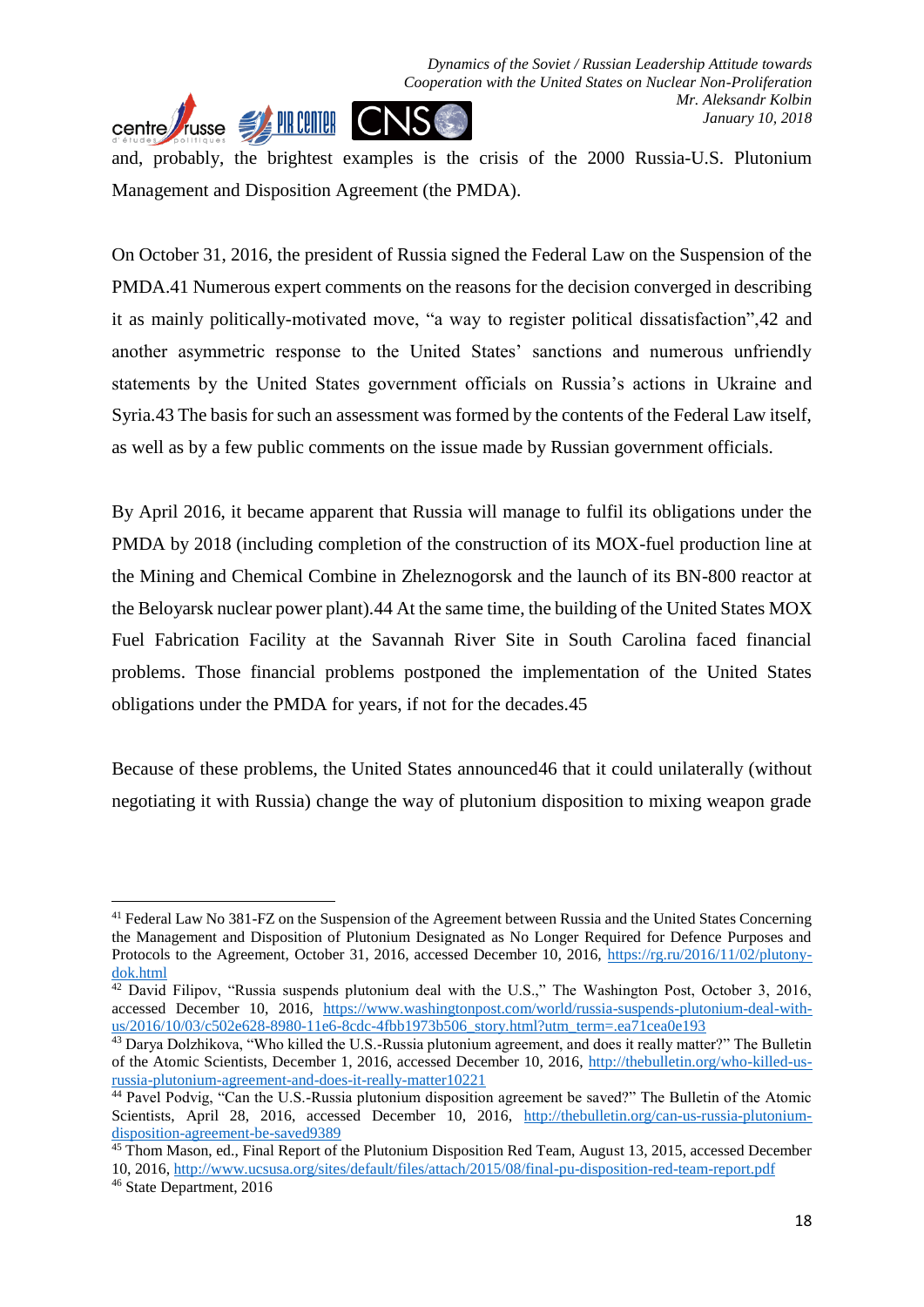

On April 7, 2016, President Putin stated that Russia will look into the matter and will decide how to react to the situation with the PMDA.48 Six months later, on October 31, 2016, the president signed the Federal Law on the suspension of the PMDA. According to the Federal Law, three reasons were behind the decision (in order of their appearance in the document).

First, the Federal Law mentioned "a fundamental change in the circumstances that existed at the date the PMDA entered into force," as well as "the emergence of a threat to strategic stability" as a result of increased military infrastructure and the number of the United States military contingent stationed in the territories of members of the North Atlantic Treaty Organization (NATO) that joined NATO after September 1, 2000.49 Second, the Federal Law mentioned hostile U.S. actions (including Magnitsky Act, Ukraine Freedom Support Act of 2014, sanctions against Russian legal entities and individuals, the financial damage caused by these sanctions, including the loss from the introduction of Russia's "counter-sanctions" against the United States).50 Third, the Federal Law mentioned the United States' failure to implement its obligations under the PMDA.

In 2016, President Putin spoke on the issue of the suspension of the PMDA twice - on April 7, 2016 51 (being the first Russian official who raised the issue of possible reaction to the violations of the PMDA by the United States) and on October 27, 2016.52 He also repeated his arguments during his latest speech at the Valdai Club Session on October 19, 2017.

<sup>47</sup> Remarks by Mikhail Ulyanov, Director of the Foreign Ministry Department for Non-Proliferation and Arms Control and Representative of the Russian Federation at the First Committee of the 71st Session of the UNGA, New York, October 3, 2016, accessed December 10, 2016, [http://www.mid.ru/en/general\\_assembly/-](http://www.mid.ru/en/general_assembly/-/asset_publisher/lrzZMhfoyRUj/content/id/2486599) [/asset\\_publisher/lrzZMhfoyRUj/content/id/2486599](http://www.mid.ru/en/general_assembly/-/asset_publisher/lrzZMhfoyRUj/content/id/2486599)

<sup>&</sup>lt;sup>48</sup> Vladimir Putin took part in the third Truth and Justice regional and local media forum, April 7, 2016, accessed December 10, 2016[, http://en.kremlin.ru/events/president/news/51685](http://en.kremlin.ru/events/president/news/51685)

<sup>49</sup> Federal Law No 381-FZ, 2016

<sup>50</sup> Ibid.

<sup>51</sup> Truth and Justice, 2016

 $52$  Vladimir Putin took part in the final session of the Valdai International Discussion Club's 13th annual meeting, October 27, 2016, accessed December 10, 2016,<http://en.kremlin.ru/events/president/news/53151>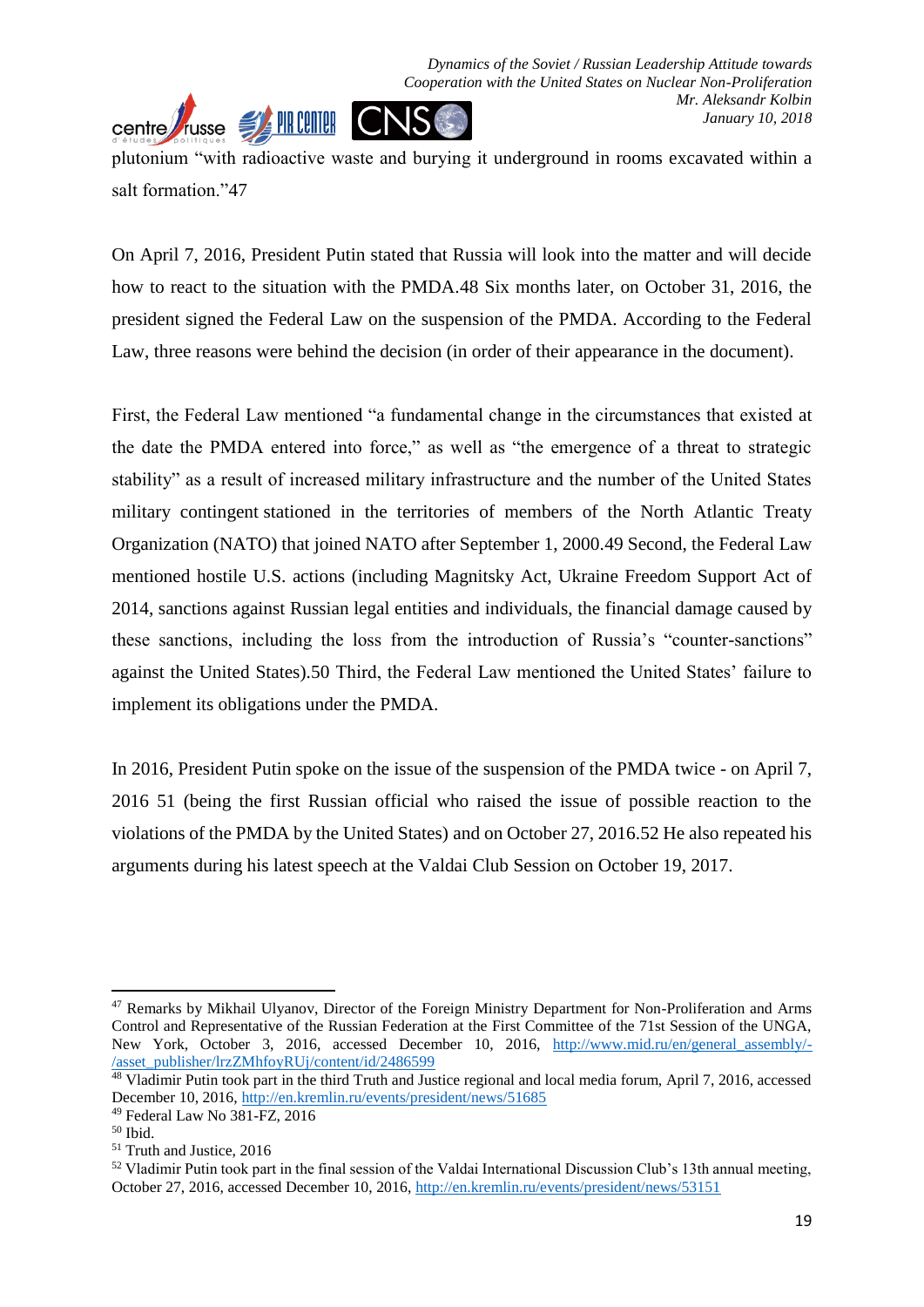*Dynamics of the Soviet / Russian Leadership Attitude towards Cooperation with the United States on Nuclear Non-Proliferation Mr. Aleksandr Kolbin* centre *Jusse* **JAHREAD CNS** *January 10, 2018*

On April 7, 2016, speaking at the Truth and Justice forum of Russian regional and local media in Saint Petersburg, President Putin said that the United States, unlike Russia, did not fulfil its obligations under the PMDA. According to President Putin, the United States "plans to dispose its accumulated highly enriched nuclear fuel by using a method other than what we [Russia and the United States – AK] agreed on when we signed the corresponding agreement. This means that the United States preserves what is known as the breakout potential, in other words, it can be retrieved, reprocessed and converted into weapons-grade plutonium again. This is not what we agreed on," President Putin added.53

Six months later, on October 27, 2016, speaking at the Meeting of the Valdai International Discussion Forum, President Putin said that the conditions for the resumption of the PMDA, enlisted in the Federal Law, were a "starting position."54 A month before the October speech by President Putin at Valdai, the Director of the Russian Council on Foreign Affairs Dr. Andrey Kortunov in his article explained that putting forward "starting position" usually means putting forward deliberately excessive demands in order to be able to step back a few steps while achieving a compromise solution.55

To further enhance this "starting position" thesis, President Putin in his October speech added that the conditions which were later listed in the Federal Law, were just "a piece of paper," while "the plutonium disposition conditions, which the United States has violated, are a crucial issue pertaining to international security and the management of nuclear materials."56 Russia, he added, have suspended the PMDA "because the United States did not meet its obligations. As for conditions for negotiations on a wide range of issues, we can reach an agreement."57

Finally, President Putin added that the United Sates changed the way of the plutonium disposition because of financial difficulties, "as if Russia does not have financial difficulties of

56 Valdai, 2016

<sup>53</sup> Truth and Justice, 2016

<sup>54</sup> Valdai, 2016

<sup>55</sup> Andrey Kortunov, "Rossiya Proschaetsa s Obamoy: Poslaniye Novomu Presidentu," Russia in Global Affairs, October 5, 2016, accessed December 10, 2016, [http://www.globalaffairs.ru/global-processes/Rossiya](http://www.globalaffairs.ru/global-processes/Rossiya-proschaetsya-s-Obamoi-Poslanie-novomu-prezidentu-SShA-18410)[proschaetsya-s-Obamoi-Poslanie-novomu-prezidentu-SShA-18410](http://www.globalaffairs.ru/global-processes/Rossiya-proschaetsya-s-Obamoi-Poslanie-novomu-prezidentu-SShA-18410)

<sup>57</sup> Ibid.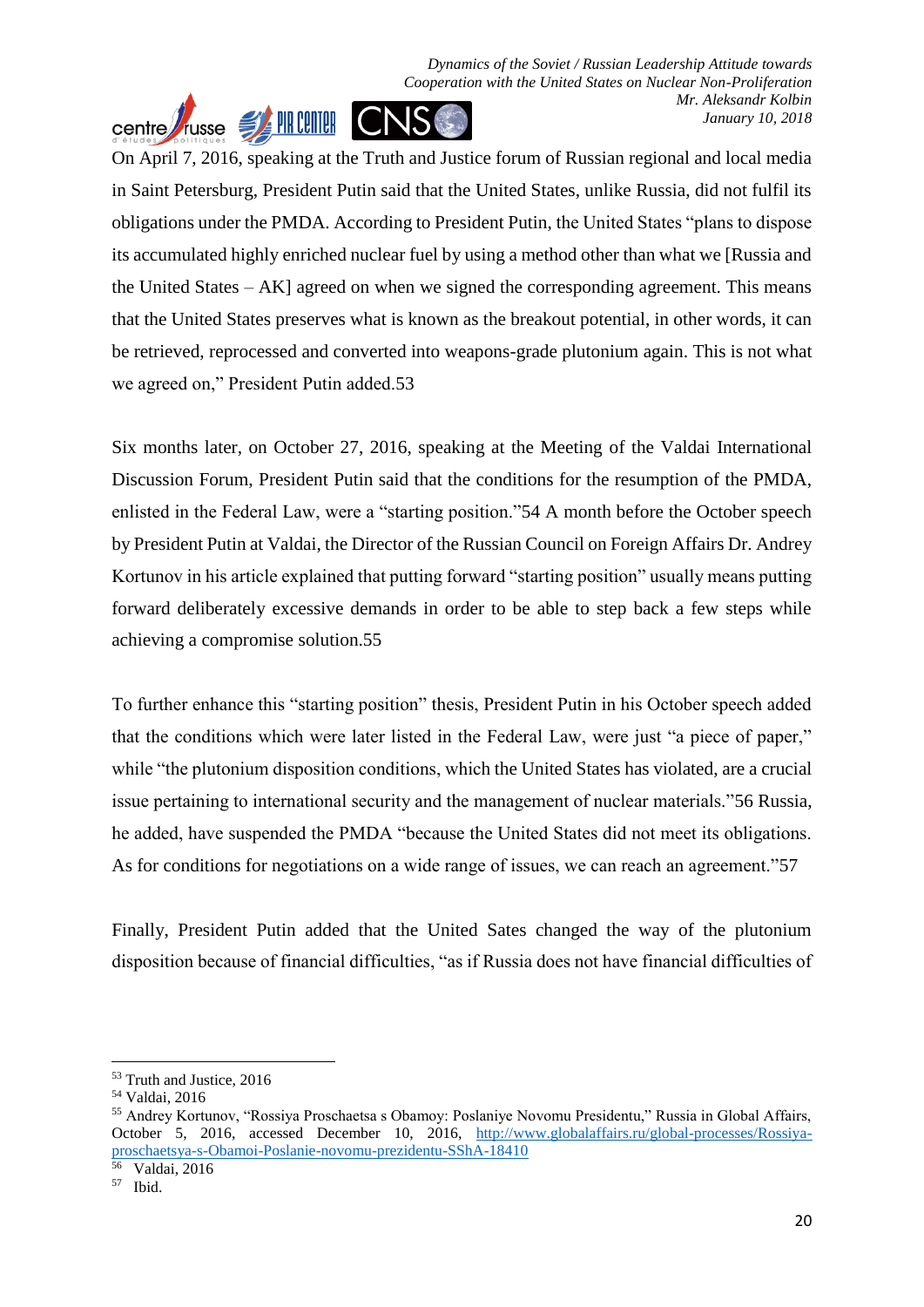

To understand why these two statements by the Russian president are important, one should consider peculiarities of modern Russia political system. According to the Russian Constitution, the president of Russia is the Commander-in-Chief approving Russian military doctrine. Also, the president (and not the foreign minister) directs the foreign policy of the country. Finally, it was President Putin who, according to his own words, "initiated the creation"59 (and, until 2012, was the official leader) of the "United Russia" party, which, since September 2016, enjoys the constitutional majority in the Russian parliament. At the same time, in accordance with the recent polls by the leading Russian independent public opinion research companies, the percentage of the Russian population supporting President Putin was as high as 64% in October 2016 (and increased to about 67% by December 2016)60, while the percentage of the Russian population regarding the United States as the most hostile country to Russia was 75% in June 2016.61

These internal factors taken together can explain why there was no difference between the texts of the draft Federal Law submitted to the State Duma (the lower chamber of the parliament of Russia) by the president on October 3, 2016 62, and the final version of the Federal Law signed on October 31. These factors also explain why there were no substantive debate on the issue within the Russian parliament, that was actually supposed "to determine the detailed conditions for the resumption of the PMDA."63 The only discussion of the issue within the parliament was held on October 19, 2016, and was mainly about explaining the president's decision to

<sup>58</sup> Ibid.

<sup>59</sup> Vladimir Putin is taking part in political party United Russia's 15th congress, July 27, 2016, accessed December 10, 2016,<http://en.kremlin.ru/events/president/news/52279>

<sup>&</sup>lt;sup>60</sup> FOM, Vladimir Putin: Rating, Assessments of Work, as of December 17, 2016, accessed December 10, 2016, http://fom.ru/politika/10946

<sup>61</sup> Elena Mukhametshina, "Osnovnimi Protivnikami Zhiteli Rossii schitayut SSHA, Ukrainu I Turtsiyu," June 2, 2016, accessed December 10, 2016, [http://www.vedomosti.ru/politics/articles/2016/06/02/643351-rossiyane](http://www.vedomosti.ru/politics/articles/2016/06/02/643351-rossiyane-reshili-im-vragi)[reshili-im-vragi](http://www.vedomosti.ru/politics/articles/2016/06/02/643351-rossiyane-reshili-im-vragi)

<sup>&</sup>lt;sup>62</sup> Draft of the Federal Law No 381-FZ on the Suspension of the Agreement between Russia and the United States Concerning the Management and Disposition of Plutonium Designated as No Longer Required for Defence Purposes and Protocols to the Agreement, October 3, 2016, accessed December 10, 2016, [http://asozd2.duma.gov.ru/addwork/scans.nsf/ID/C4294ACB989FB546432580410044CB71/\\$File/1186208-](http://asozd2.duma.gov.ru/addwork/scans.nsf/ID/C4294ACB989FB546432580410044CB71/$File/1186208-6_03102016_1186208-6.PDF?OpenElement)

[<sup>6</sup>\\_03102016\\_1186208-6.PDF?OpenElement](http://asozd2.duma.gov.ru/addwork/scans.nsf/ID/C4294ACB989FB546432580410044CB71/$File/1186208-6_03102016_1186208-6.PDF?OpenElement)

<sup>&</sup>lt;sup>63</sup> Remarks by Mikhail Ulyanov, 2016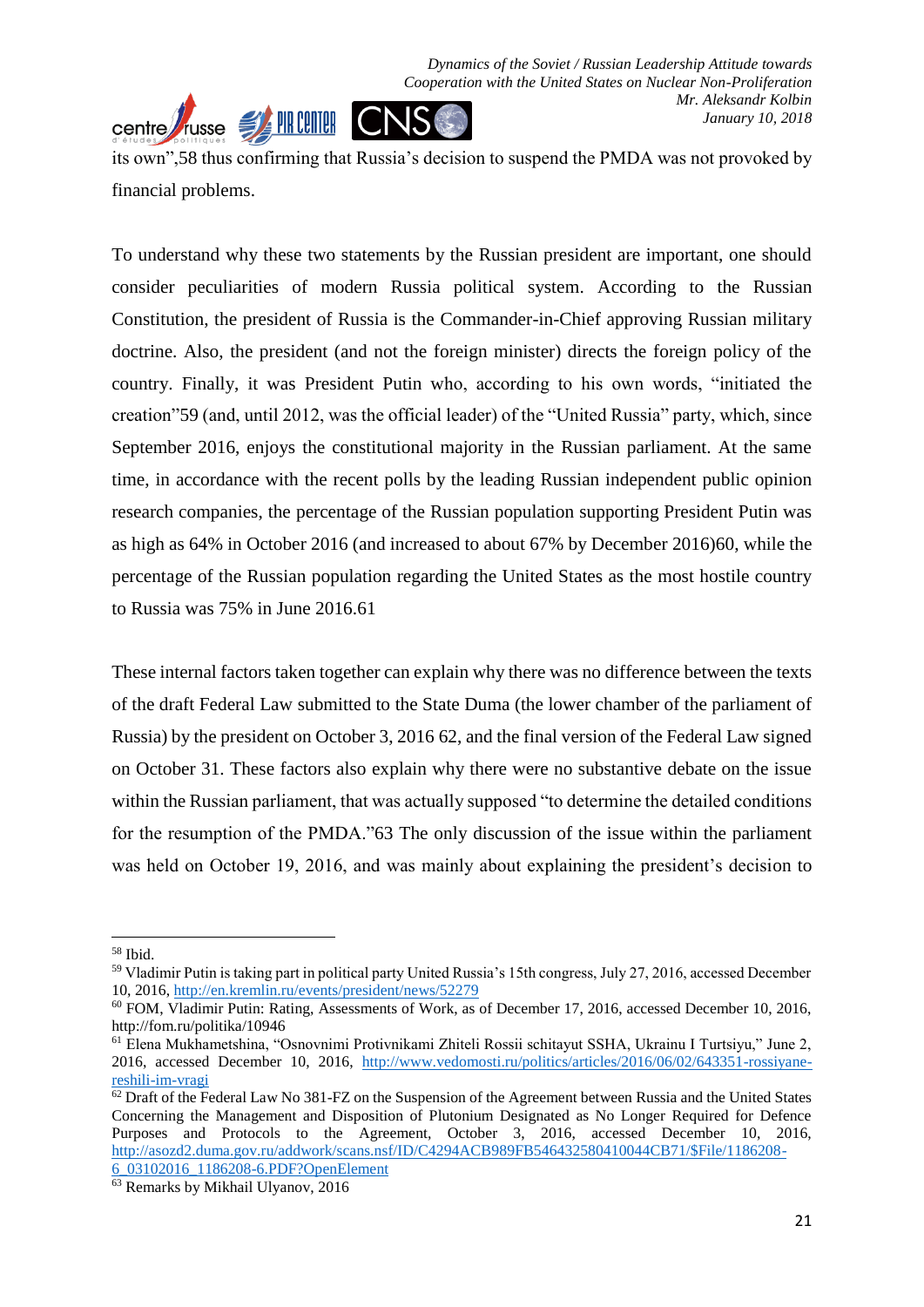

each other, rather than opposing or critically analysing the president's decree.64 The same was true for the independent debate within the expert community. No single publicly relevant expert debate or meeting was held in Russia on the issue of the PMDA or even nuclear security cooperation between Russia and the United States in general between April and October 2016.

As a result, it took only one day of October 19, 2016, for the State Duma to discuss and unanimously approve the Federal Law with no changes to the original version submitted by the president on October 3, 2016. In a week, on October 26, 2016, the upper chamber – the Council of the Federation – ultimately confirmed the suspension. And on October 31, 2016, the Federal Law was signed by the president.

Finally, additional information on the drivers behind the decision to suspend the PMDA can be found in comments made by the representatives of the Russian Ministry of Foreign Affairs (MFA).

Foreign Minister Sergey Lavrov, commenting on president's decision on October 3, 2016, said that by suspending the PMDA Russia wanted the United States "to understand that it cannot introduce sanctions against Russia that can do relatively little harm to Americans and at the same time to continue selective cooperation with Russia when it benefits the United States."65

Another representative of the Russian MFA – Director of the MFA Department for Non-Proliferation and Arms Control Mikhail Ulyanov – added on the same day that "the creation and further development of a ballistic missile defence system to the detriment of Russia's national security and global strategic stability"66 could form additional reason for the suspension (this reason was not mentioned in both draft and final versions of the Federal Law). He also claimed that Russia considers the situation around the PMDA as "not affecting the international agenda. It concerns exclusively relations between Russia and the United States and is the result of Washington's myopic policy and failure to honour its obligations."67

<sup>&</sup>lt;sup>64</sup> Transcript of the Meetings held on October 19, 2016, The State Duma of the Russian Federation, accessed December 10, 2016[, http://transcript.duma.gov.ru/node/4527/](http://transcript.duma.gov.ru/node/4527/)

<sup>65</sup> Remarks by Mikhail Ulyanov, 2016

 $66$  Ibid.

<sup>67</sup> Ibid.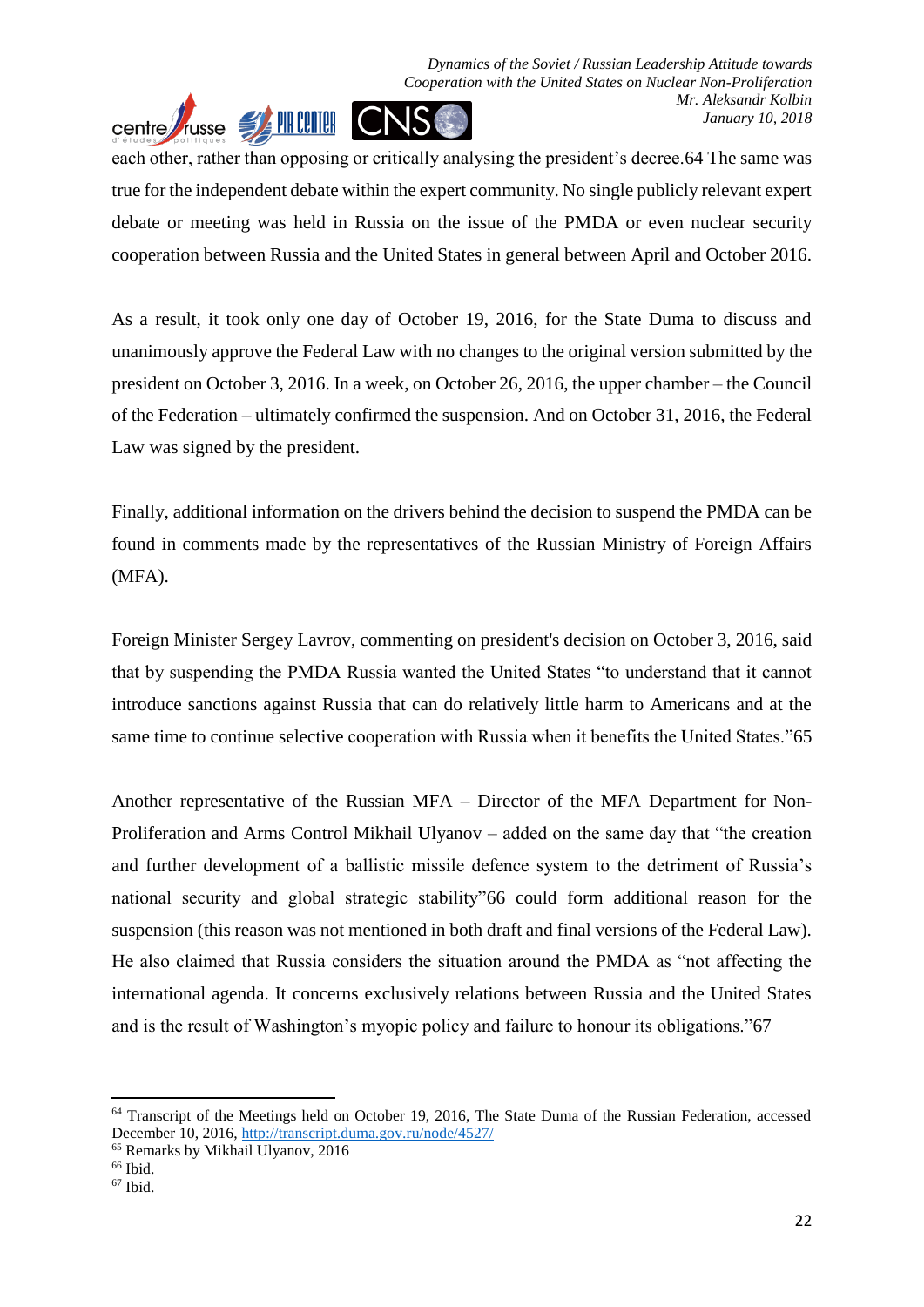

Finally, MFA Deputy Minister Sergey Ryabkov, while speaking before the Russian parliament on the issue of the PMDA suspension on October 19, 2016, added that Russia intended "to use the situation with the PMDA in the interests of the national program of developing a closed nuclear cycle."68

This mentioning of the closed nuclear cycle program by the Deputy Minister Ryabkov is important because it was the first official confirmation of a possible technological and economic drivers behind the decision to suspend the PMDA.

The Russian concept of closed nuclear cycle includes three main elements: the fast breeder reactor (which are the BN-600 and BN-800 reactors), the MOX-fuel fabrication facility (which is the facility in Zheleznogorsk constructed in accordance with the PMDA), and means of reprocessing the spent nuclear fuel.69 As it was indicated above, the 2010 Protocol allowed Russia to use fast breeder reactor BN-800 for disposal of surplus plutonium, but it limited Russia's actions at the latter stage (which is the reprocessing) in two ways.

First, the BN-600 and BN-800 reactors operations with the MOX-fuel was limited by the provision that "the radial blanket of the BN-600 reactor will be completely removed before disposition of conversion products begin in it, and the BN-800 reactor will be operated with a breeding ratio of less than one for the entire term" of the PMDA.70 Second, according to the PMDA, "neither party shall reprocess spent plutonium fuel … or any other fuel irradiated in a disposition facility … except for reprocessing … up to 30 percent of the assemblies with fuel containing plutonium prior to irradiation that have been irradiated in the BN-800," and only "for purposes of implementing research and development programs."71 The remaining 70 percent were supposed to be kept in long-term storage with no possibility to use it for commercial or industrial purposes until the full implementation of the PMDA. These

 $\overline{a}$ 

<sup>68</sup> The State Duma, 2016

<sup>69</sup> "Assessment of Nuclear Energy Systems Based on a Closed Nuclear Fuel Cycle with Fast Reactors," A Report of the International Project on Innovative Nuclear Reactors and Fuel Cycles (INPRO), IAEA, 2007, accessed December 10, 2016[, http://www-pub.iaea.org/MTCD/Publications/PDF/TE\\_1639\\_CD/PDF/TE\\_1639\\_CD.pdf](http://www-pub.iaea.org/MTCD/Publications/PDF/TE_1639_CD/PDF/TE_1639_CD.pdf)

<sup>70</sup> Protocol to the Agreement between the Government of the United States of America and the Government of the Russian Federation Concerning the Management and Disposition of Plutonium Designated as No Longer Required for Defense Purposes and Related Cooperation, April 13, 2010, accessed December 10, 2016, <http://www.state.gov/documents/organization/182688.pdf>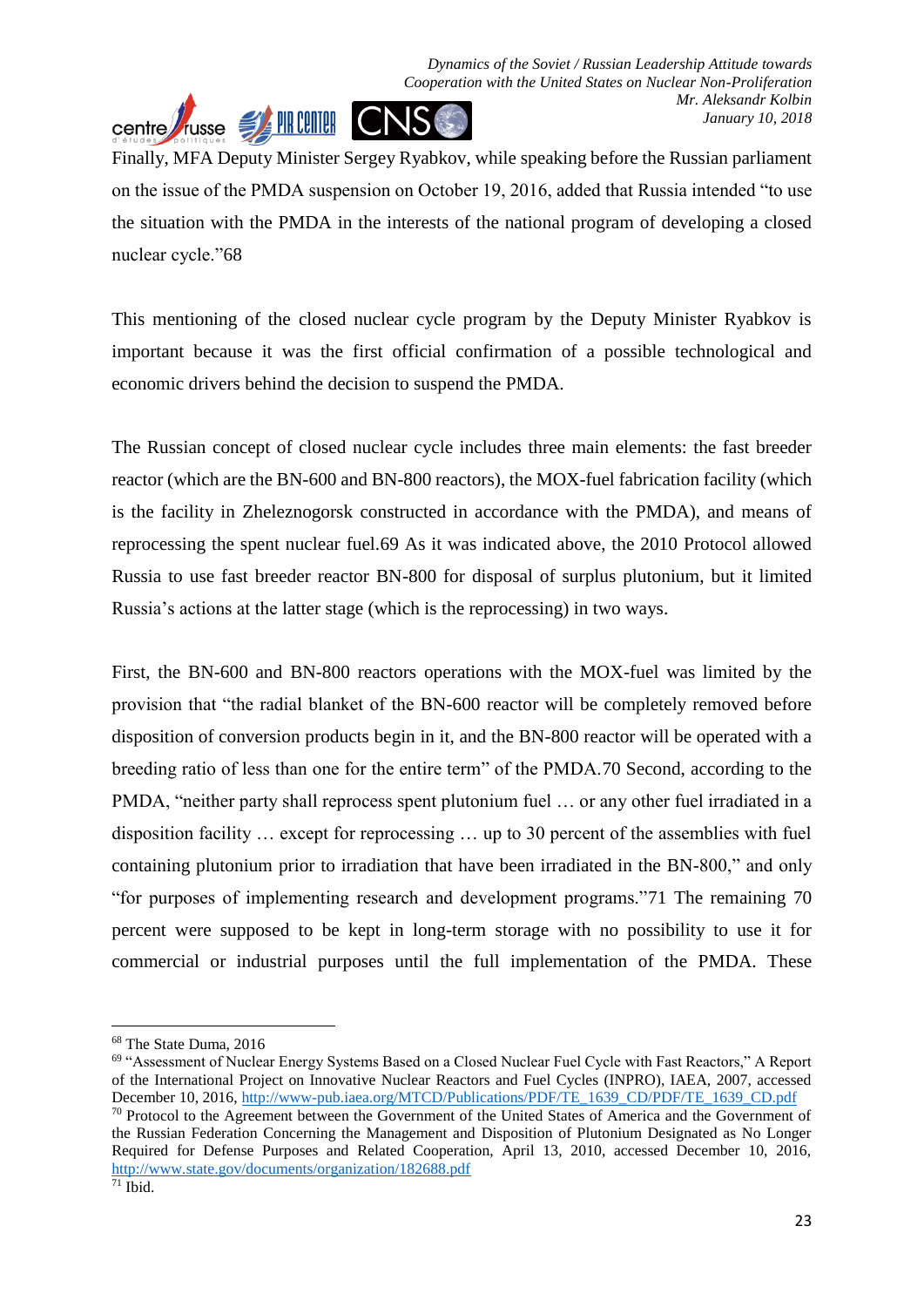

considerations appeared to be relevant, and Deputy Minister Ryabkov's statement was confirmed by the fact that the BN-800 reactor started its commercial operation the very day after the Federal Law entered force – on November 1, 2016.72

Thus, one could argue that several drivers were behind Russia's decision to suspend the PMDA.

Norms of equality and prestige were manifested when the problems of sanctions and selective cooperation with Russia by the United States were mentioned. Domestic political situation appeared to be a perfect background for using the fact of the PMDA suspension as the factor of propaganda (especially considering that formally Russia fulfilled its obligations, and the United States did not).73 The desire to speed up the development of the national program of the closed nuclear cycle could form the technological and economic drivers.

Finally, the security driver seems to be less relevant. It is unclear, how cancelling the PMDA would make the United States change its current policy on sanctions or NATO expansion,74 as well as what is the link between "the emergence of a threat to strategic stability"75 because of NATO enlargement and the United States sanctions' and the decision to suspend the PMDA.

As of December 2016, the United States asked the International Atomic Energy Agency to monitor the disposition of its surplus plutonium in South Carolina,76 and the president of Russia in his decree ordering suspension of the PMDA stated that Russia's surplus plutonium would not be used for weapon programs.77

<sup>72</sup> "BN-800 Started Its Commercial Operation," The Department of PR and Information of the Beloyarskay Nuclear Power Plant, November 1, 2016, accessed December 10, 2016, <http://www.atominfo.ru/newso/v0477.htm>

<sup>73</sup> Podvig, 2016

<sup>74</sup> Aleksandr Kolbin, "Why the "non-proliferation complex" should help Donald Trump?" The Bulletin of the Atomic Scientists, December 9, 2016, accessed December 10, 2016, [http://thebulletin.org/why-](http://thebulletin.org/why-%E2%80%9Cnonproliferation-complex%E2%80%9D-should-help-donald-trump10273) [%E2%80%9Cnonproliferation-complex%E2%80%9D-should-help-donald-trump10273](http://thebulletin.org/why-%E2%80%9Cnonproliferation-complex%E2%80%9D-should-help-donald-trump10273)

<sup>75</sup> Federal Law No 381-FZ, 2016

<sup>76</sup> "IAEA meets to strengthen security as USA disposes of plutonium," World Nuclear News, December 7, 2016, accessed December 10, 2016, [http://world-nuclear-news.org/NP-IAEA-meets-to-strengthen-security-as-USA](http://world-nuclear-news.org/NP-IAEA-meets-to-strengthen-security-as-USA-disposes-of-plutonium-0712167.html#.WEkaLcNBtdE.twitter)[disposes-of-plutonium-0712167.html#.WEkaLcNBtdE.twitter](http://world-nuclear-news.org/NP-IAEA-meets-to-strengthen-security-as-USA-disposes-of-plutonium-0712167.html#.WEkaLcNBtdE.twitter)

<sup>&</sup>lt;sup>77</sup> Decree of the President of the Russian Federation on the Suspension of the Agreement between Russia and the United States Concerning the Management and Disposition of Plutonium Designated as No Longer Required for Defence Purposes and Protocols to the Agreement, October 3, 2016, <http://pravo.gov.ru/proxy/ips/?docbody=&nd=102411272>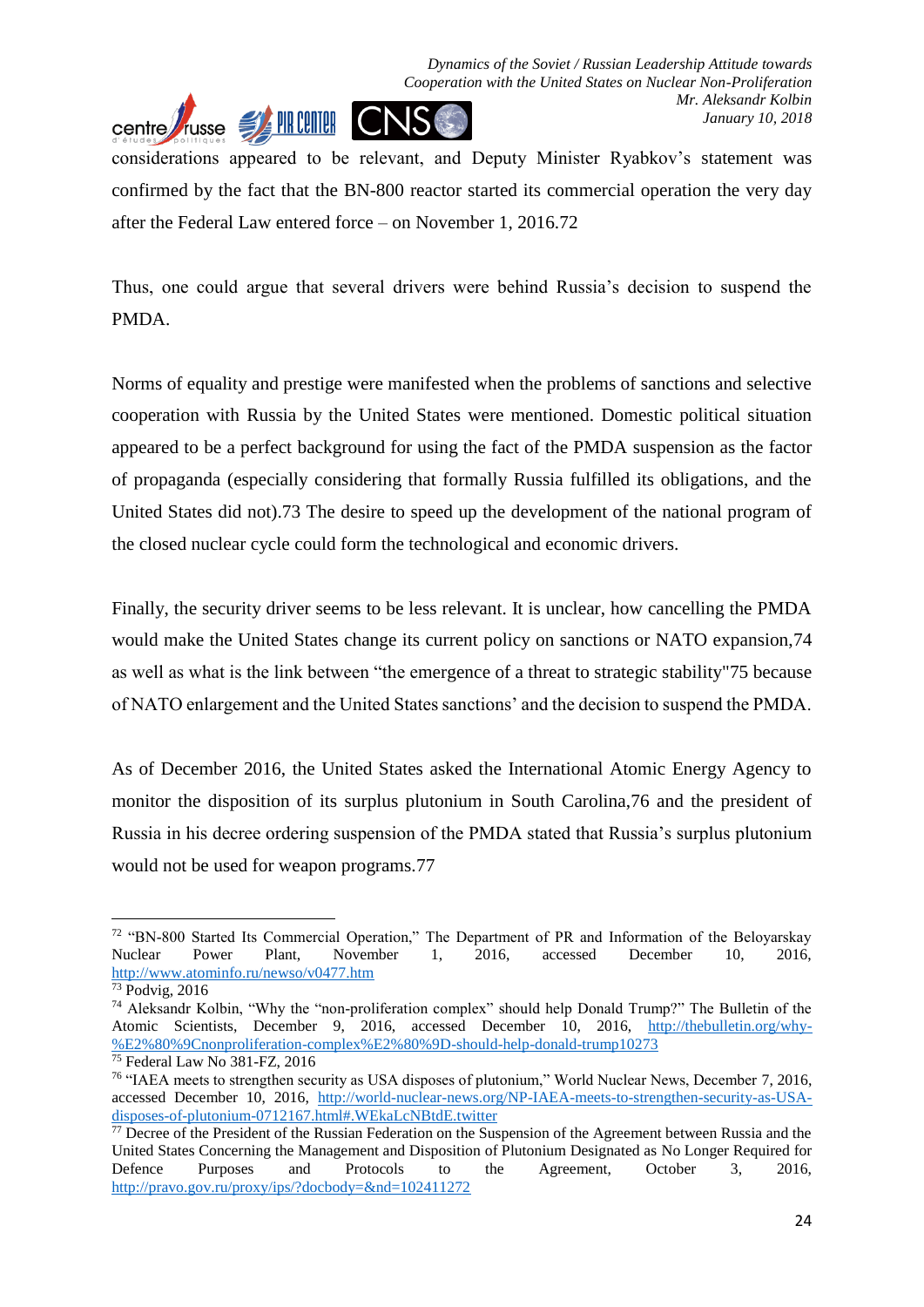

After suspending the PMDA, Russia likewise suspended its participation in a 2013 cooperative agreement on nuclear and energy related research and terminated a third agreement from 2010 on exploring options for converting research reactors from weapons-usable fuel.

Nevertheless, it remains unlikely that the United States will address Russian concerns regarding the US ABM system in the way Russia wants it to. It is also clear that NATO will not retreat from Russia's borders. And, over the medium term, sanctions against Russia will not be cancelled.

In addition, there are signs of politicisation of certain non-proliferation forums. Recently, the Russian Ministry of Foreign Affairs reacted very sharply to the fact that "in March 2017, U.S. banks froze a tranche of Russia's voluntary contribution to the IAEA Programme of Action for Cancer Therapy." Another example was Russia's decision to not participate in the most recent Nuclear Security Summit (the NSS) held in Washington, DC in 2016. The Russian boycott of the 2016 NSS also came amid continued souring of U.S.-Russian relations. Finally, the only two cases where Russia has been able to cooperate with the United States on an equal basis in recent years – Syria and Iran – are almost completely deadlocked today, again due to simply political reasons.

As for the level of a state, the period of Putin's presidency changed the situation that had existed since 1991. Considering the internal arms control decision-making processes in modern Russia, one can argue that the analogue of the Soviet "Big Five" has been re-established. The Soviet "Big Five" included representatives of the Politburo, the KGB, the Ministry of Foreign Affairs, Ministry of Defense and the Military-Industrial Commission. And, to a certain extent, it is possible to draw the analogy between the Soviet Union's "Big Five" and foreign affairs decision-making in modern Russia.

First of all, today's Politburo is the body called Security Council of the Russian Federation. The Security Council (including through several interagency commissions) regularly gathers together senior military-political decision-makers and holds its meetings when serious issues of national security, foreign or domestic policy arise to make the collective decisions. Today's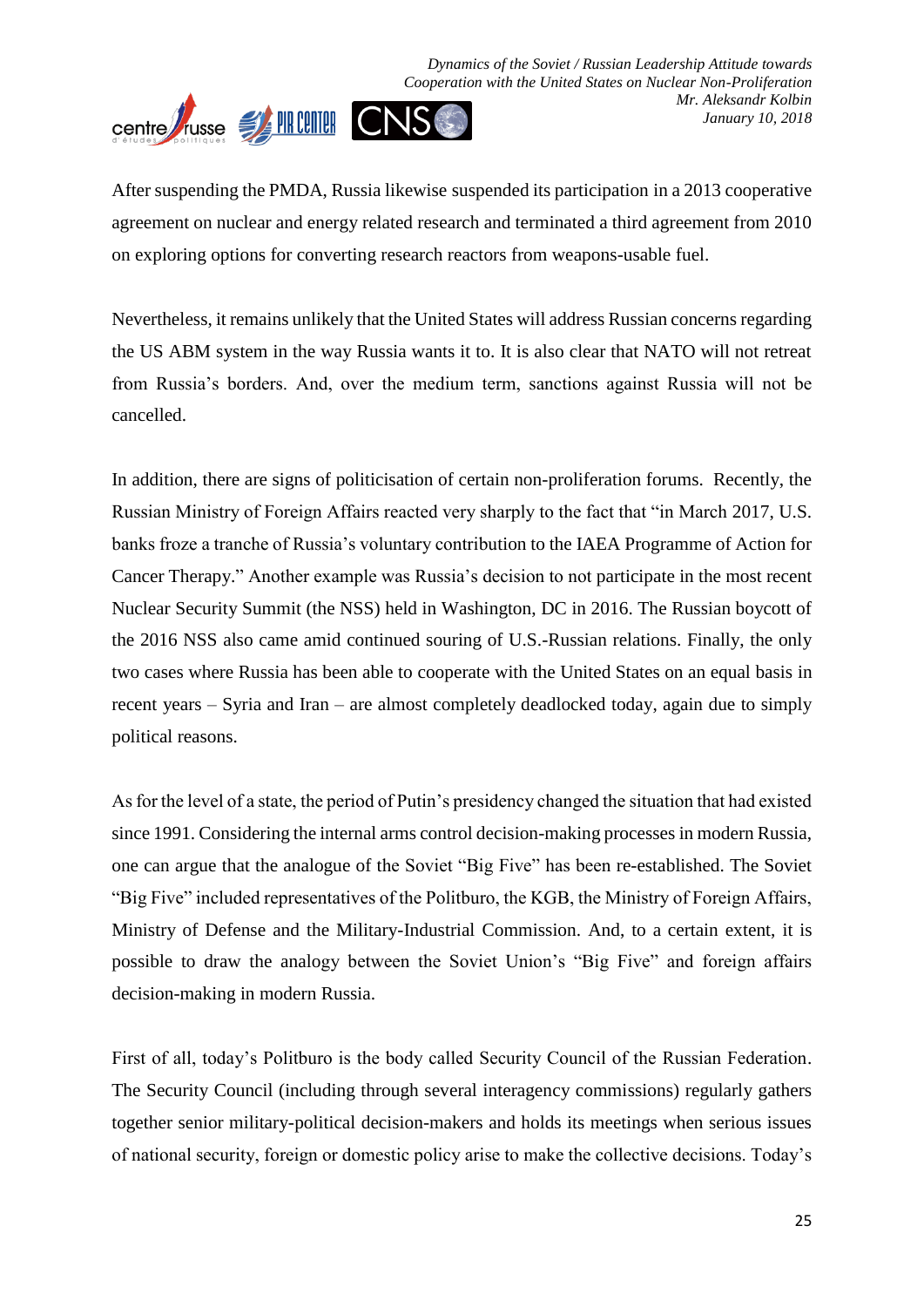analogue of KGB is Federal Security Service. The Foreign Ministry and the Defence Ministry – they are basically the same, and are subordinated directly to the President. As for the Military-Industrial Commission, it was re-established in Russia in 1999 78 under Putin (he was then Russian prime-minister), was initially assigned to the Prime-Minister Putin, and in 2014 it was reassigned to the President Putin.79

In addition, in 2007, the Rostech State Corporation was created. The new corporation consolidated all Russian defence firms.80 The head of the Rostech Corporation is Sergey Chemezov, who is one of the closest friends of President Putin.81 Finally, President Putin himself is either a member, or formal head of each of the listed bodies forming a sort of a "Big Five 2.0:" he is the Commander-in-Chief of the Russian Armed Forces,82 formal head of the FSB,83 the person who determines the Concept of the Foreign Policy of the Russian Federation,84 the Chairman of both the Military-Industrial Commission85 and the Security Council.86 President Putin has approval rating of 66% (as of August 2017)87 with a high possibility of being re-elected in March 2018 for the next six years, and he has close friends, former colleagues and direct subordinates within the management of every agency forming the so-called "Big Five 2.0."88 As a result, there is a close bunch of interests of civil and military leadership in modern Russia as far as it relates to foreign and security policy, as well as an unprecedented opportunity for military industry to influence civil and military decision-

<sup>78</sup> Decree of the Government of the Russian Federation on Military-Industrial Commission N278, May 7, 2006, accessed on August 23, 2017, [http://www.consultant.ru/document/cons\\_doc\\_LAW\\_112995/](http://www.consultant.ru/document/cons_doc_LAW_112995/)

<sup>&</sup>lt;sup>79</sup> Order of the President of the Russian Federation on Military-Industrial Commission of the Russian Federation, 2014, accessed on August 23, 2017,<http://static.kremlin.ru/media/events/files/41d5041c78a6da8cf5ad.pdf>

<sup>80</sup> The List of Holdings within the Rostech State Corporation, Rostech State Corporation Official Website, accessed on August 23, 2017,<http://rostec.ru/about/holdings>

<sup>81</sup> The Making of a neo-KGB State, The Economist, August 23, 2007, accessed on August 23, 2017, <http://www.economist.com/node/9682621>

<sup>82</sup> The Constitution of the Russian Federation, 1993

<sup>83</sup> Federal Law N40-FZ on the Federal Security Service, April 3, 1995, accessed on August 23, 2017, [http://www.consultant.ru/document/cons\\_doc\\_LAW\\_6300/](http://www.consultant.ru/document/cons_doc_LAW_6300/)

<sup>&</sup>lt;sup>84</sup> The Constitution of the Russian Federation, 1993

<sup>&</sup>lt;sup>85</sup> Order of the President of the Russian Federation on Military-Industrial Commission of the Russian Federation, 2014

<sup>86</sup> Regulations of the Security Council of the Russian Federation, The Official Website of the Security Council of the Russian Federation, May 6, 2011, accessed on August 23, 2017, <http://static.kremlin.ru/media/events/files/41d5041c78a6da8cf5ad.pdf>

<sup>87</sup> Vladimir Putin: Approval Raiting, Public Opinion Fund, August 19, 2017, accessed on August 23, 2017, <http://fom.ru/politika/10946>

<sup>88</sup> The Economist, 2007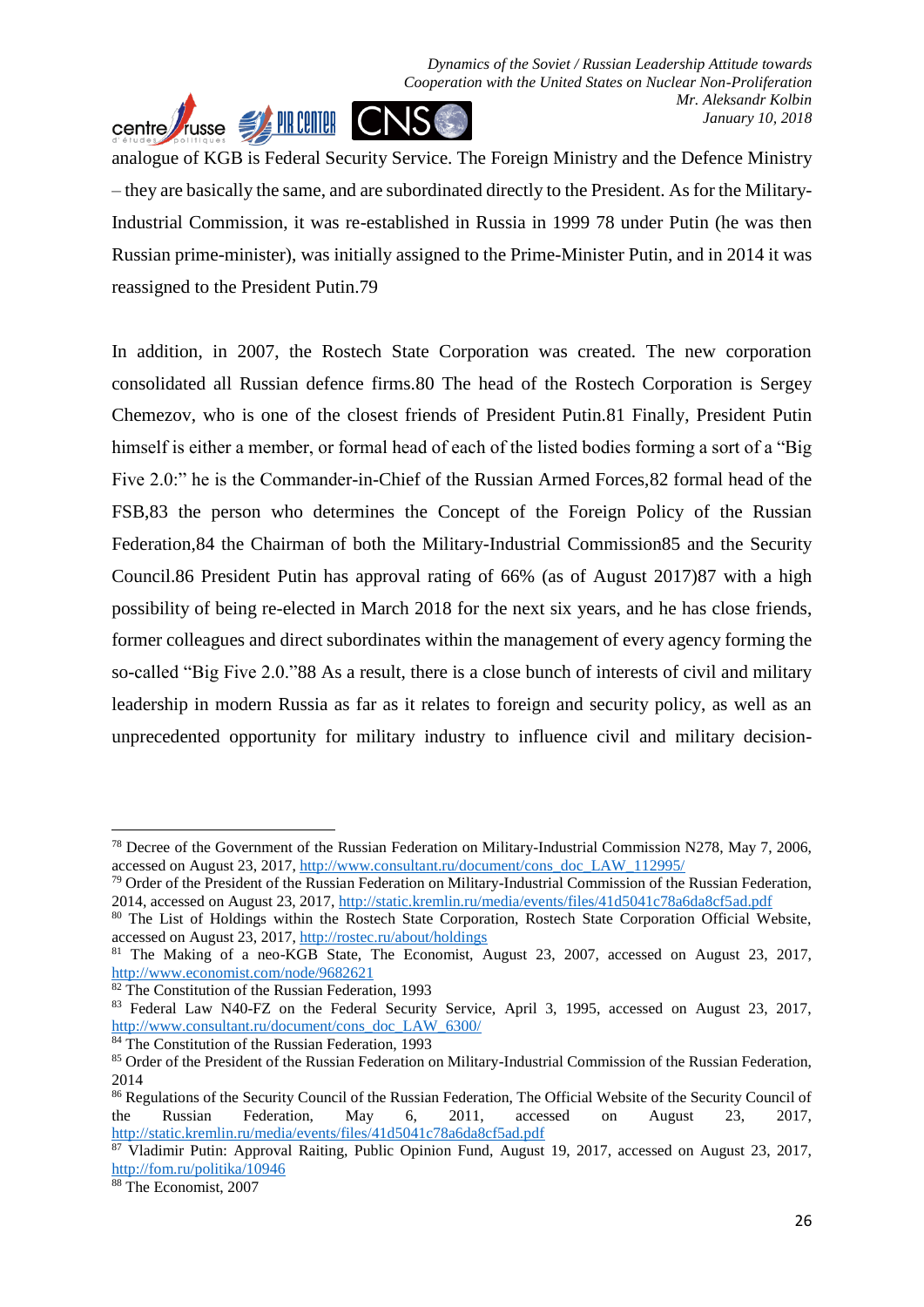making. Interdepartmental Commission of the Security Council of the Russian Federation for Military Security.

In addition, just like before 1985, today there is no evidence that different agencies compete with each other for influence on Russian foreign policy decision-making (as it took place in the 1990s, for instance).

Finally, as far as the personal level is considered, it is obvious that the views of President Putin on the possibility and necessity of cooperation with the United States and the West in general on nuclear non-proliferation undergone certain evolution as well. The current stage of that evolution became clear at the last "Valdai Club" Session in October 2017. Then the Russian president labelled almost all major Russia-U.S. cooperation projects in the nuclear field as "one-sided" and unfavourable to Russian interests.89 Moreover, a year earlier, Putin described as "naïve" the Soviet leadership in the period of 1985-1991. In particular, criticizing "unilateral" concessions on the part of the Soviet Union within the context of the INF Treaty negotiations.90

Thus, at the current stage, the following factors determine Russia's attitude towards the cooperation with the United States on nuclear non-proliferation issue:

- At the level of the international system, Russia was not able to reinstate its capabilities to influence third world countries; its area of influence has been further reduced;

- At the level of the state, economic driver seems to be less relevant today, while there is a revival (to a certain extent) of the decision-making process existed before 1991;

- The personal factor seems to be much less important than it was in the previous decade.

89 Vladimir Putin took part in the final plenary session of the 14th annual meeting of the Valdai International Discussion Club titled The World of the Future: Moving Through Conflict to Cooperation, October 19, 2017, <http://en.kremlin.ru/events/president/news/page/3#sel=225:1:R3L,227:24:2jq>

<sup>&</sup>lt;sup>90</sup> Braterskiy, Aleksandr, Khodarenok, Mikhail, Solopov, Maksim, Amerikantsy Nashli Sekretnie Rakety Rossii, Gazeta.Ru, February 15, 2017, accessed on August 23. 2017. Gazeta.Ru, February 15, 2017, accessed on August 23, 2017, <https://www.gazeta.ru/army/2017/02/15/10526777.shtml>